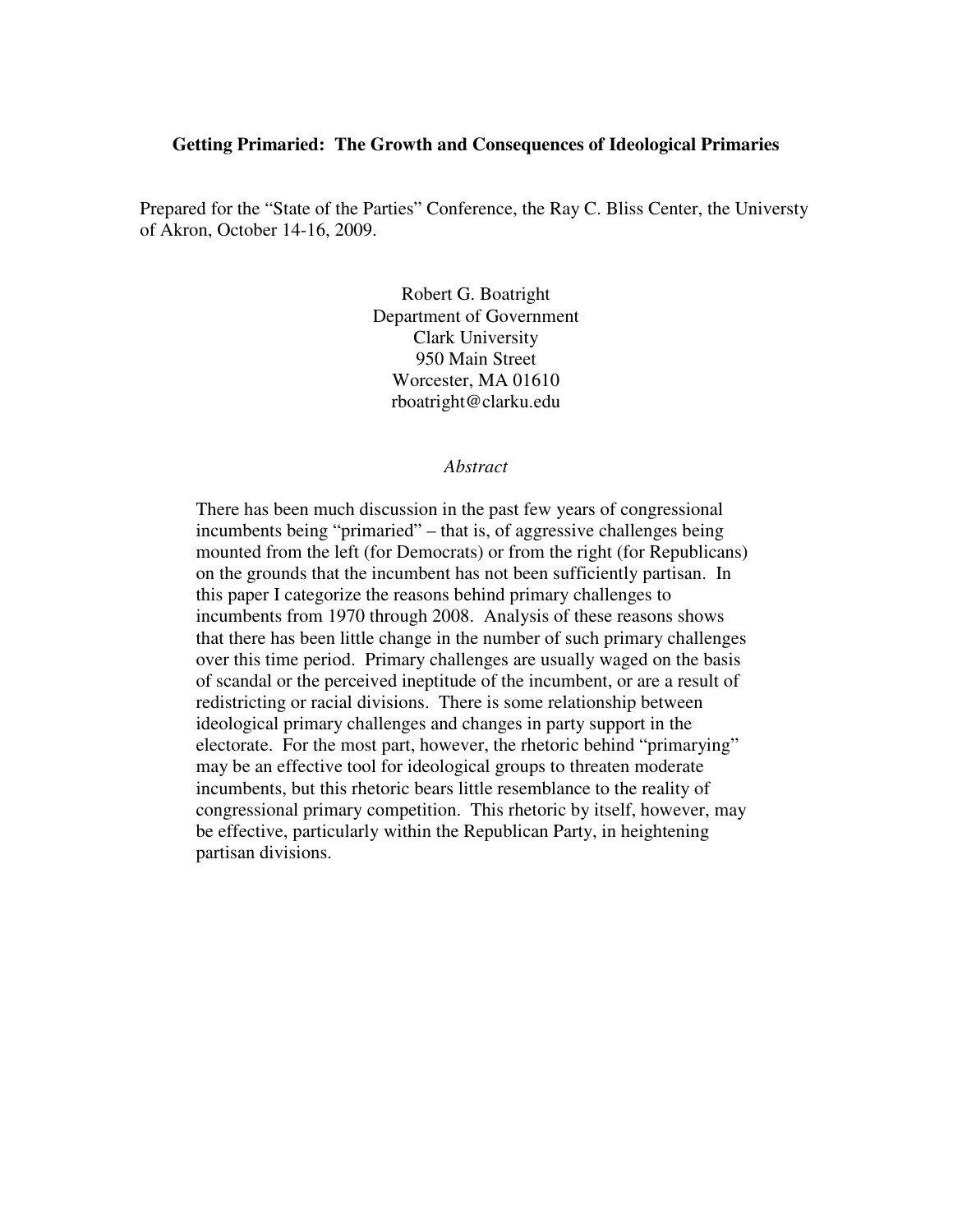## **Getting Primaried: The Growth and Consequences of Ideological Primaries**

Prepared for the "State of the Parties" Conference, the Ray C. Bliss Center, the Universty of Akron, October 14-16,  $2009<sup>1</sup>$ 

> Robert G. Boatright Department of Government Clark University rboatright@clarku.edu

During the 2004 and 2006 elections, a new word entered the American political lexicon: the verb "to primary," meaning to mount an aggressive primary campaign against an incumbent. Conservative and liberal bloggers spent much time discussing incumbent members of Congress who, in their opinion, needed to be primaried. Calls for primarying reached a fever pitch during the 2008 election cycle; a quick search of blogs such as DailyKos, Democratic Underground, and Free Republic turns up numerous calls for politicians to be primaried, based on their general record or on one or two high-profile votes. In a few cases, these bloggers took aim at incumbents who were ineffective or had been accused of corruption. More often, however, these incumbents were criticized for being insufficiently partisan.

One could be forgiven for assuming that primarying has become widespread. In 2008, a new labor-sponsored PAC, the Working for Us PAC, was formed to support primary challengers; the group announced on its website that "we will encourage Democrats to act like Democrats - and if they don't - they better get out of the way for Democrats who will." And the media took note; after organized labor and progressive groups combined to back primary challenger Donna Edwards in her defeat of Maryland incumbent Al Wynn, the *Baltimore Sun* quoted a spokesperson for one liberal think tank speculating that "it is possible that this is part of a larger, anti-incumbent trend" (Olson and Brown 2008). Likewise, an article in *The Politico* noted that Wynn's defeat "had nothing to do with the more customary reasons why incumbents fail to win nomination" (Kraushaar 2008) – that is, he was not done in by redistricting or scandal, but by being insufficiently partisan. The *Politico* article went on to predict that 2008 would be "a rough election cycle for incumbents facing serious intraparty challenges."

 This clamor is one reflection of the prominence of the Club for Growth's strategy for funding primary challengers to "RINOs," or Republicans in Name Only. Since 2000, the Club for Growth, a conservative advocacy group, has bundled contributions for and run television advertisements on behalf of several prominent primary challengers to

<sup>&</sup>lt;sup>1</sup> A much earlier version of this paper was presented at the "Going to Extremes: The Fate of the Political Center in American Politics" Conference, the Rockefeller Center, Dartmouth College, June 2008. Thank you to Ronald Shaiko and Jeff Berry for comments.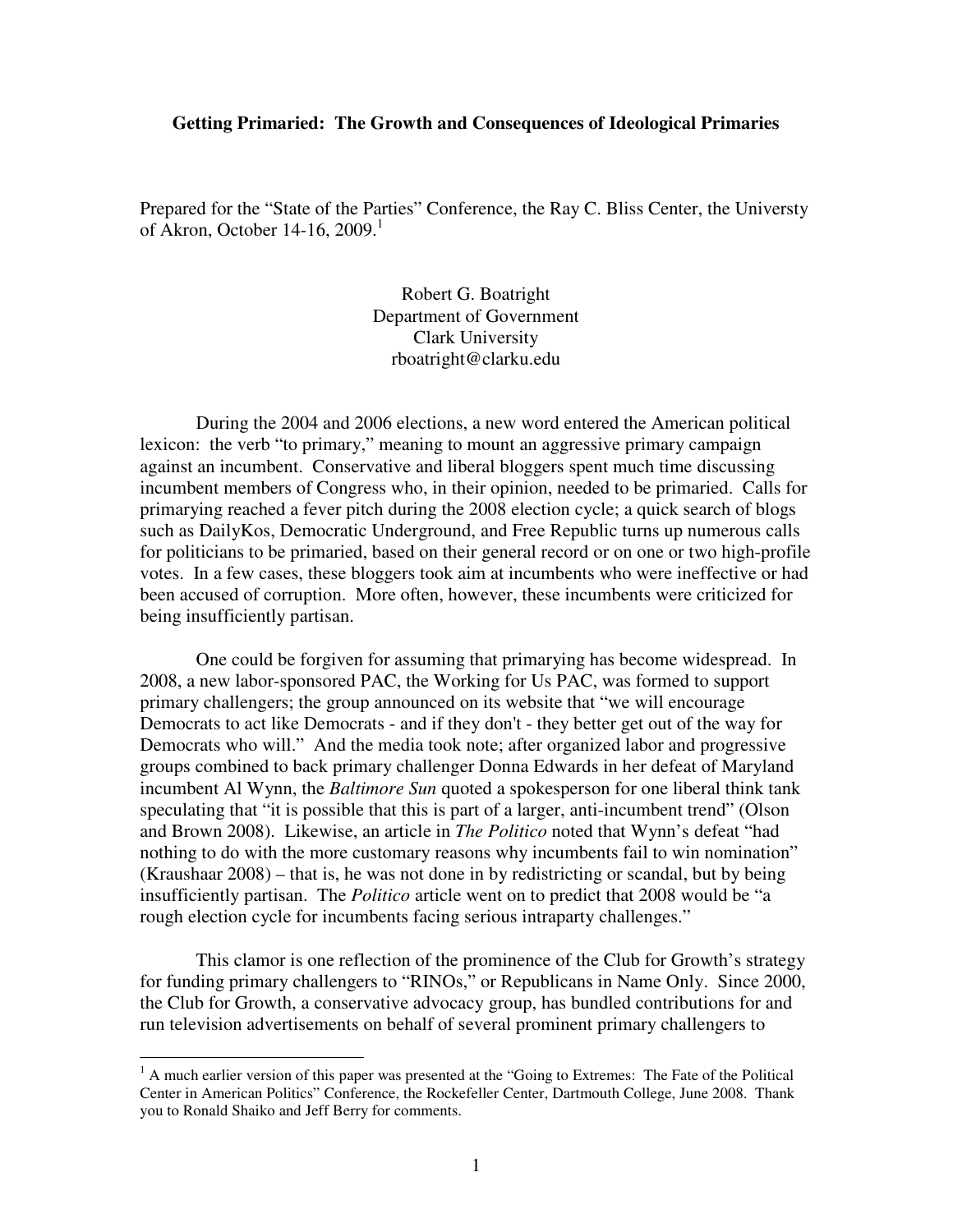moderate Republican incumbents, including challengers to New Jersey Representative Marge Roukema, New York Representative Sherwood Boehlert, Pennsylvania Senator Arlen Specter, and Rhode Island Senator Lincoln Chafee. The Club for Growth did not succeed in defeating an incumbent until 2006, however, when a conservative challenger ousted moderate first-term Republican Joe Schwarz in Michigan, and it did not succeed in ousting an established Republican until Maryland Representative Wayne Gilchrest was defeated in his 2008 primary.

Despite the fact that the Club has, by its own admission, been most successful in helping candidates in open seat primaries (Noah 2004), its campaigns against incumbent Republicans have clearly attracted more attention than its open seat campaigns. In a well-publicized interview with *The New York Times* in 2003, Club founder Stephen Moore was quoted claiming that incumbents "start wetting their pants" when the Club threatens to run a candidate against them, and that it planned to "scalp" Arlen Specter (Bai 2003). By 2006, the Club's strategy had led to efforts on the left to mount primary challenges. *The Nation* called for challenges to pro-war Democrats (Nichols 2006), and MoveOn.org singled out prominent Democrats who it claimed were insufficiently liberal or were enabling President Bush's policies, particularly in Iraq. Among the most celebrated such challenges on the left was Ned Lamont's victory in the Connecticut Senate primary over Joe Lieberman.

Despite the rhetoric surrounding the "primarying" of incumbents, however, there is reason to be dubious about whether ideological primary challenges are truly anything new, or whether they are more common, or more successful, than they ever were. After all, Franklin Delano Roosevelt famously sought to unseat many New Deal opponents in the 1938 Democratic primaries. Such challenges make little sense in many districts, where an ideological challenger may, if successful, wind up losing the seat in the general election. Even an unsuccessful challenger can so damage the incumbent that the incumbent will go on to lose the general election. As one such challenger, Rhode Island Republican Senate candidate Steve Laffey (2007, 11-33) recounts, the party committees make substantial efforts to ward off divisive primaries; one would expect that, although they were unsuccessful in Laffey's case, they frequently do succeed. The consensus in literature on the party committees is that they almost always support incumbents facing primary opponents. There are some congressional districts that are so overwhelmingly partisan that the incumbent's party will hold it no matter who it nominates; in such districts, however, the incumbent is rarely a moderate.

In this paper, I look at primary competition from 1970 through 2008; I categorize all primary challengers who receive more than 25 percent of the vote in these elections as being serious enough to warrant study, even though very few of them were actually victorious. Drawing upon descriptions of these races and my categorization of the motives behind these challenges, I ask two sets of questions. First, are ideological primary challenges in fact on the rise, or have they always been a feature of congressional elections? There is little evidence that they have increased. And second, do these challenges, irrespective of their results, make sense? That is, are the candidates who get primaried for ideological reasons in fact out of step with their districts? On the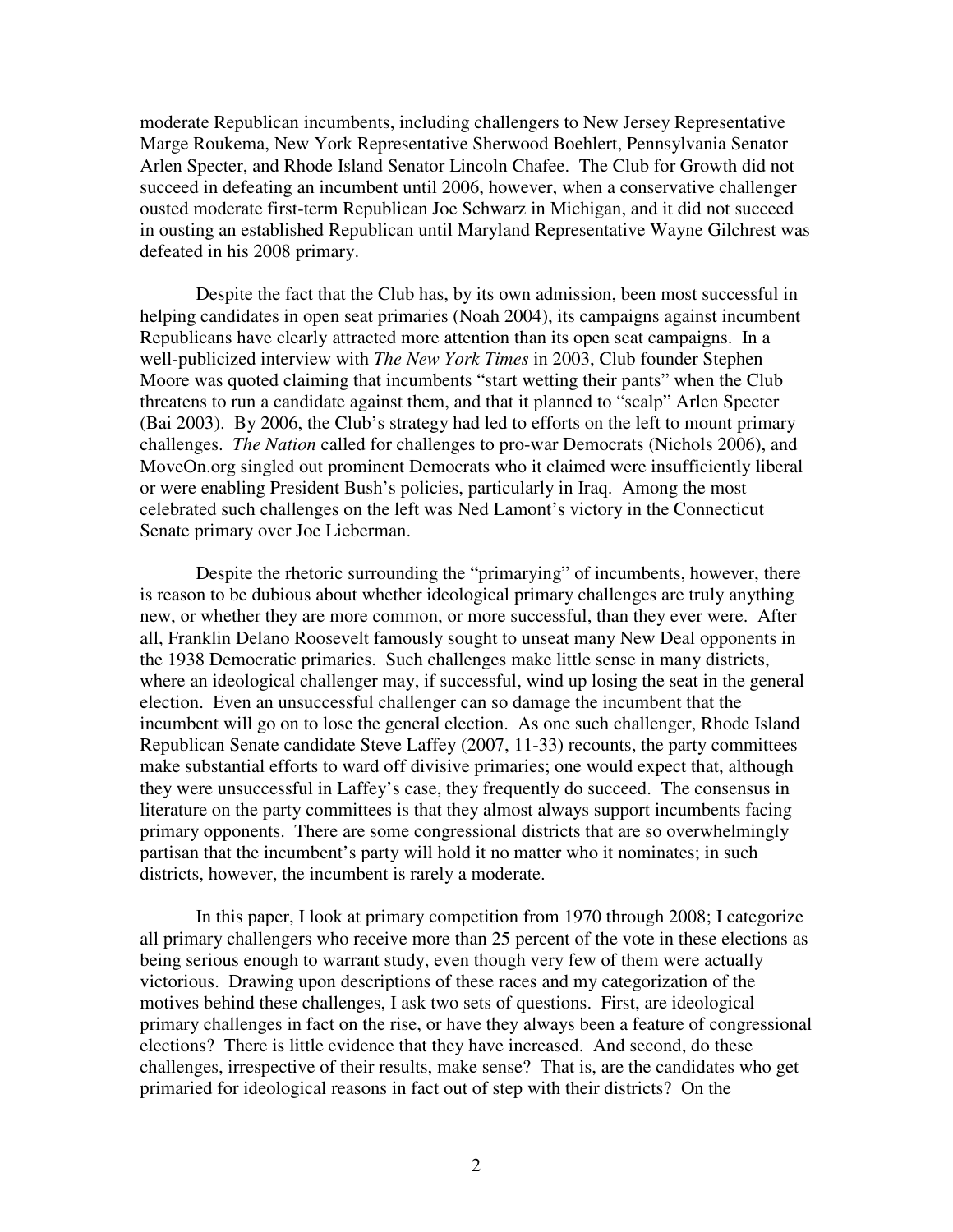Democratic side, they tend to be, but on the Republican side the evidence is more mixed. All of this means that incumbents are no more likely to be primaried today than they were in the 1970s, 1980s, or 1990s. Yet the nature of these types of primaries has changed somewhat; there are several signs that point to an increased amount of orchestration of these challenges at the national level, including an absence of strong ideological sentiment on the part of the electorate and an increased nationalization of the financing of ideological primary challenges.

In this paper I am primarily interested in evaluating the reasons for ideological primary challenges, and only secondarily in investigating their results. One might investigate some immediate consequences of these races; clearly few primary challengers win, and clearly moderates of both parties are still with us, albeit in reduced numbers. It is difficult to operationalize Moore's claim about the effects of ideological primary challenges. They may deter moderates from voting against the party, as the Club has repeatedly claimed (see Cillizza 2006; Hacker and Pierson 2005, 54), or they may inspire some incumbents to retire early (as allegedly was the case for Roukema). These consequences are not, however, particularly amenable to testing. The intent here, then, is to measure the extent of the danger for moderates of both parties, and for the overall health of the parties. One might assume from the rhetoric surrounding them that they are ubiquitous, novel, and well-deserved, but the evidence suggests that they are not necessarily any of these things.

## **Primary Competition in Context**

 There has been little exploration of the dynamics of congressional primaries in the political science literature, in large part because congressional primaries, House primaries in particular, have had such low visibility. For the purposes of this paper, what we know about congressional primaries can be loosely grouped into three categories: changes in the frequency or competitiveness of primaries over time, the effects of ballot access laws on primary competition, and the effects of primary contests on the general election fortunes of the winning candidates.

Most American states have held congressional primaries since the early  $20<sup>th</sup>$ century (Galderisi and Ezra 2001). During the early  $20<sup>th</sup>$  century, as many as 25 percent of Democratic House incumbents and 46 percent of Republican House incumbents ran in contested primaries (Schantz 1980). Approximately 30 percent of incumbents were renominated with less than sixty percent of the vote (Ansolabehere, Hansen, Hirano, and Snyder 2006). Primaries tended to be most competitive in the South, the border South, and the Midwest, and to be least competitive in the Northeast (Turner 1953). Over the course of the  $20<sup>th</sup>$  century, primaries became fewer and less competitive; during the period from 1960 to 2000, well under ten percent of House incumbents' primaries were competitive (Ansolabehere, Hansen, Hirano, and Snyder 2006). Regional differences in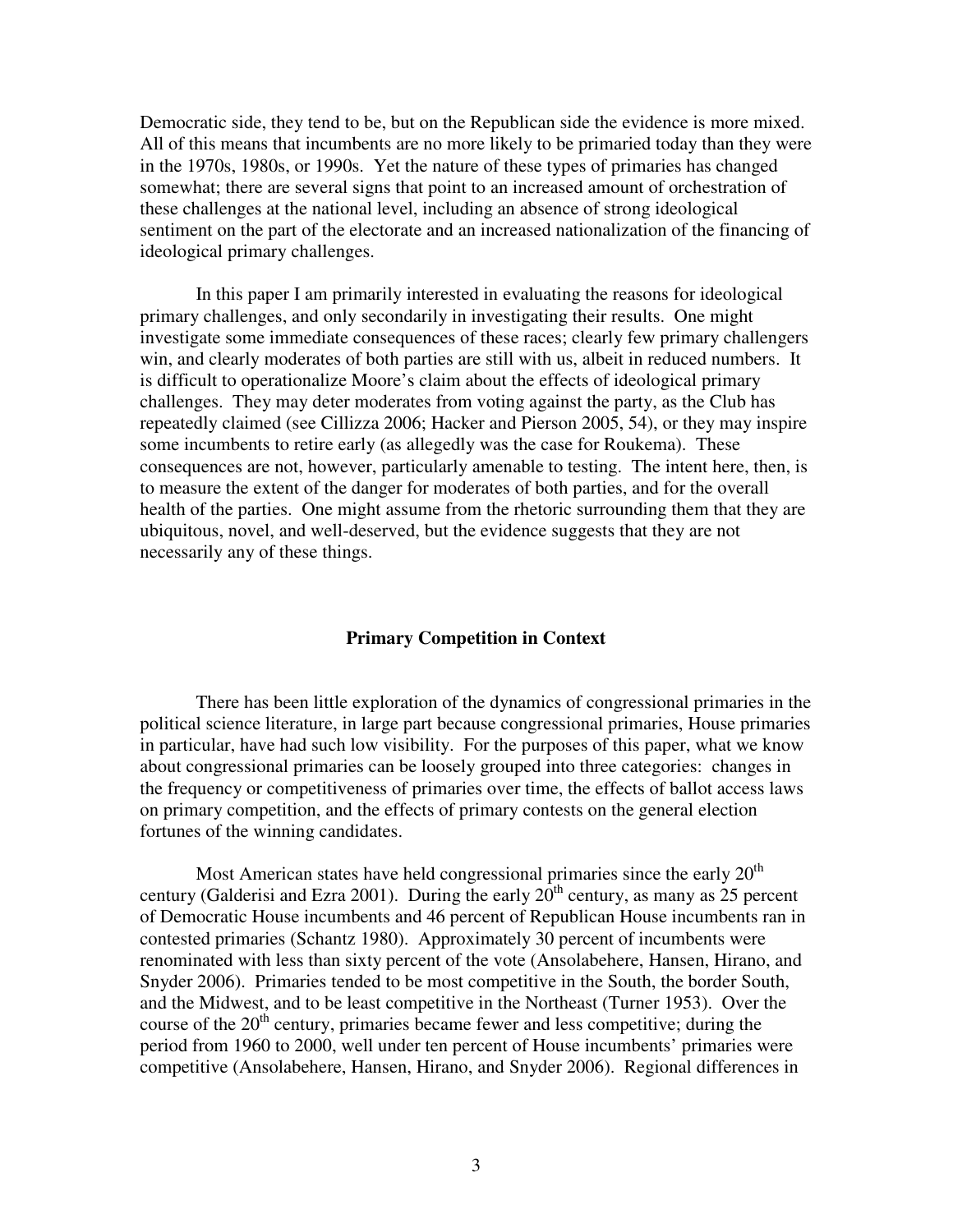competition have declined as well, to the point that there is no difference between the South and the North in the frequency of competitive primaries.

 There are few analyses of the causes of this decline. The standard account of the development of primaries identifies two different rationales: in the North, primaries were introduced to limit the power of party machines, and in the South, they were introduced in order to increase competition while retaining Democratic Party hegemony. Galderisi and Ezra (2001) note, however, that the parties adapted quickly to primaries; one adaptation was the creation of ballot access rules that can make it difficult for candidates to run (see also Ansolabehere and Gerber 1996). The dramatic increase in incumbent fundraising has been shown to have discouraged general election competition; the same may hold for primary competition as well. Goodliffe and Magleby (2001) have shown that primary challengers to incumbents raise virtually no PAC money, and tend to rely primarily upon their own funds (see also Steen 2006, 24). Just as incumbents tend to develop large warchests to deter strong general election opponents, so, one can conclude, they also seek to deter primary challengers.

 It seems obvious that incumbents would not want primary opposition. The parties, as well, have sought to ward off primary competition. It is conventional wisdom that incumbents' general election vote shares are hurt by primary competition. The evidence on this is mixed – some early articles (Hacker 1965) contended that primaries had little effect on incumbents' general election totals, while others (Kenney and Rice 1984, 1987; Kenney 1988; Born 1981; Piereson and Smith 1975; Bernstein 1977; Johnson and Gibson 1974) have found some effects. Most of these studies conclude that candidates are hurt slightly in competitive districts or states, but are relatively unscathed in districts or states where one party is dominant (Piereson and Smith 1975). As Kenney (1988) notes, a primary challenge is often more a symptom of a weak incumbent than a cause of weakness; Kenney finds that challenges tend to occur when incumbents are implicated in a scandal, switch parties, are drawn into new districts, or show other signs of weakness.

 All of these studies of primary competition, however, look at its frequency or its effects; few look at the characteristics of the competition itself. If, as Kenney argues, primary competition is principally about incumbent weakness, how can one characterize these incumbent problems? And how can one reconcile this contention with the challenges to Senators Lieberman and Chafee, or Representatives Roukema and Wynn?

 Apart from analysis of vote totals, there are two studies that address features of incumbent challenges. Herrnson and Gimpel (1995) note that district characteristics can make primary challenges more likely; a diverse district population can increase the likelihood of a primary, and region also can influence primary competitiveness, even though the basic North-South division no longer holds. Some states simply have more competitive primaries than others; Ansolabehere, Hansen, Hirano, and Snyder (2006) note, for instance, that Oklahoma has always had contentious primaries, while other studies have noted the frequency of primary competition in Indiana and several other states. Second, Burden (2001) argues that primaries tend to increase polarization. Just as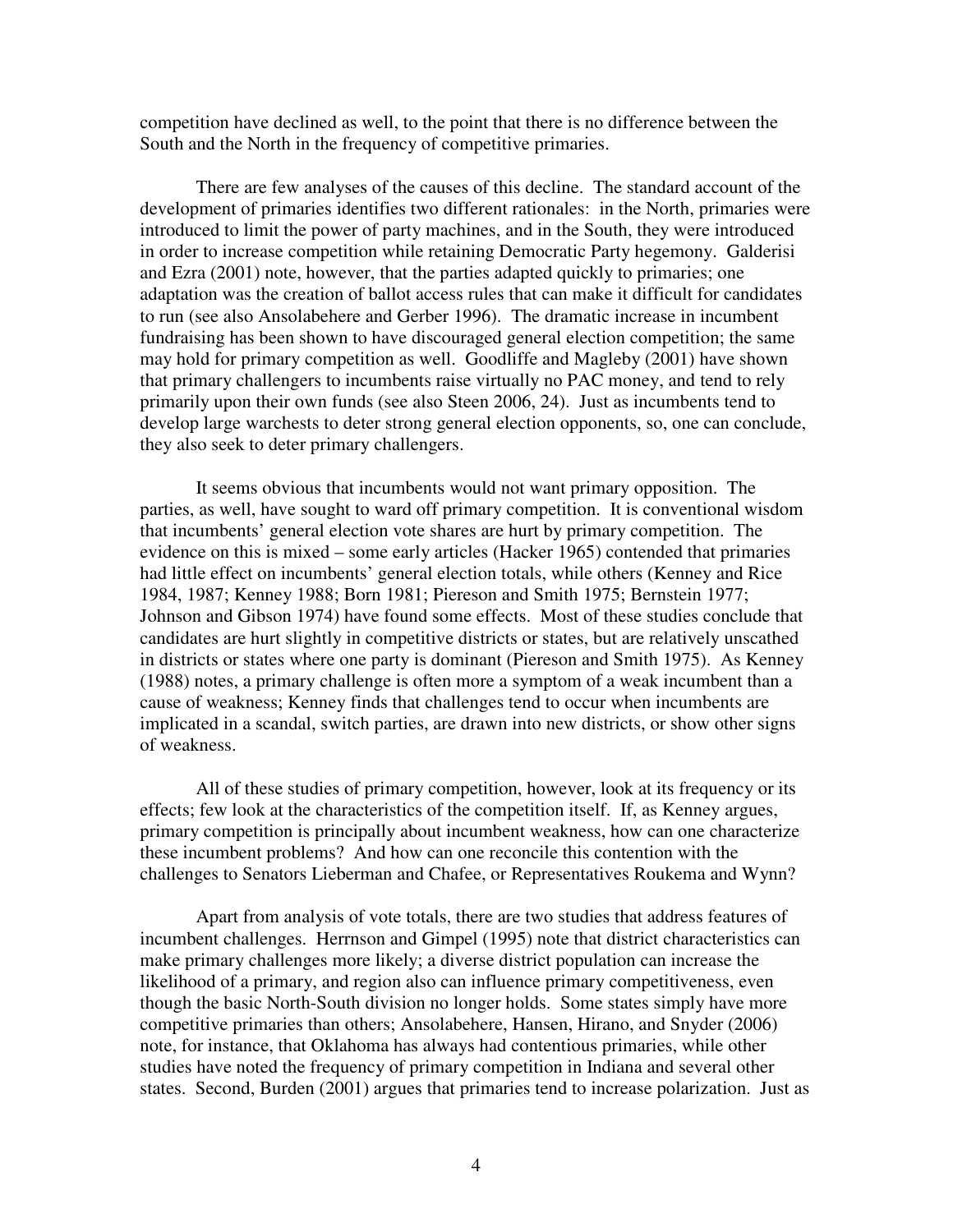in presidential elections, congressional candidates have to move away from the center to attract primary votes, and then must run toward the center in the general election. Burden makes this argument without respect to the nature of the challenge; that is, simply having to appeal to primary voters for support leads a candidate away from the center, even if one's opponent is emphasizing nonideological issues such as ethics, competence, or a political scandal.

 It is established, then, that primary competition has declined, and that it has declined in part because of efforts by incumbents and the parties to ward off competition, and that this effort has been driven by a perception that primary competition is harmful to the party holding the seat. This decline seems at odds with the increasing calls, on left wing and right wing blogs, for errant lawmakers to be "primaried." It is possible, of course, that overall competition has declined but that the nature of the competition, where it does exist, has changed. At a minimum, the way in which politicians and pundits think about primary competition has changed.

## **Methodology**

In order to measure changes in the rationale for primary challenges, I compiled the primary election results for all US House and Senate races from 1970 to 2008, using each year's edition of *America Votes*. I then identified all of the primaries in which the incumbent received less than 75 percent of the vote. Using the descriptions of members of Congress provided in each year's edition of *Politics in America* and the *Almanac of American Politics*, I coded the reason for each primary challenge into one of eleven categories: scandal, competence or age of the incumbent, local issues, national issues, ideological challenges from the center, ideological challenges from the extremes (the category of interest in this paper), race, party factionalism, redistricting, ambitious challenger, other reasons, and no reason given.

During this period, there were 7,828 races in the House of Representatives where an incumbent was seeking re-election, and 524 Senate races with an incumbent running. Approximately one out of ten House incumbents (723, or 9.2 percent) running for reelection during this period faced a primary challenger, or multiple primary challengers, who garnered more than 25 percent of the vote. Only 4.0 percent of incumbents received less than sixty percent of the vote in their primaries. Senate races were similar; 59 incumbents, or 11.3 percent received less than 75 percent of the vote in their primaries, and 31 incumbents, or 5.9 percent, were held to less than sixty percent.

#### [Table 1 about here]

 Table 1 lists the frequency of the different types of primary challenges, according to my coding, with an explanation of each. In several instances, challenges could be placed into more than one category. Most notably, many challenges that likely were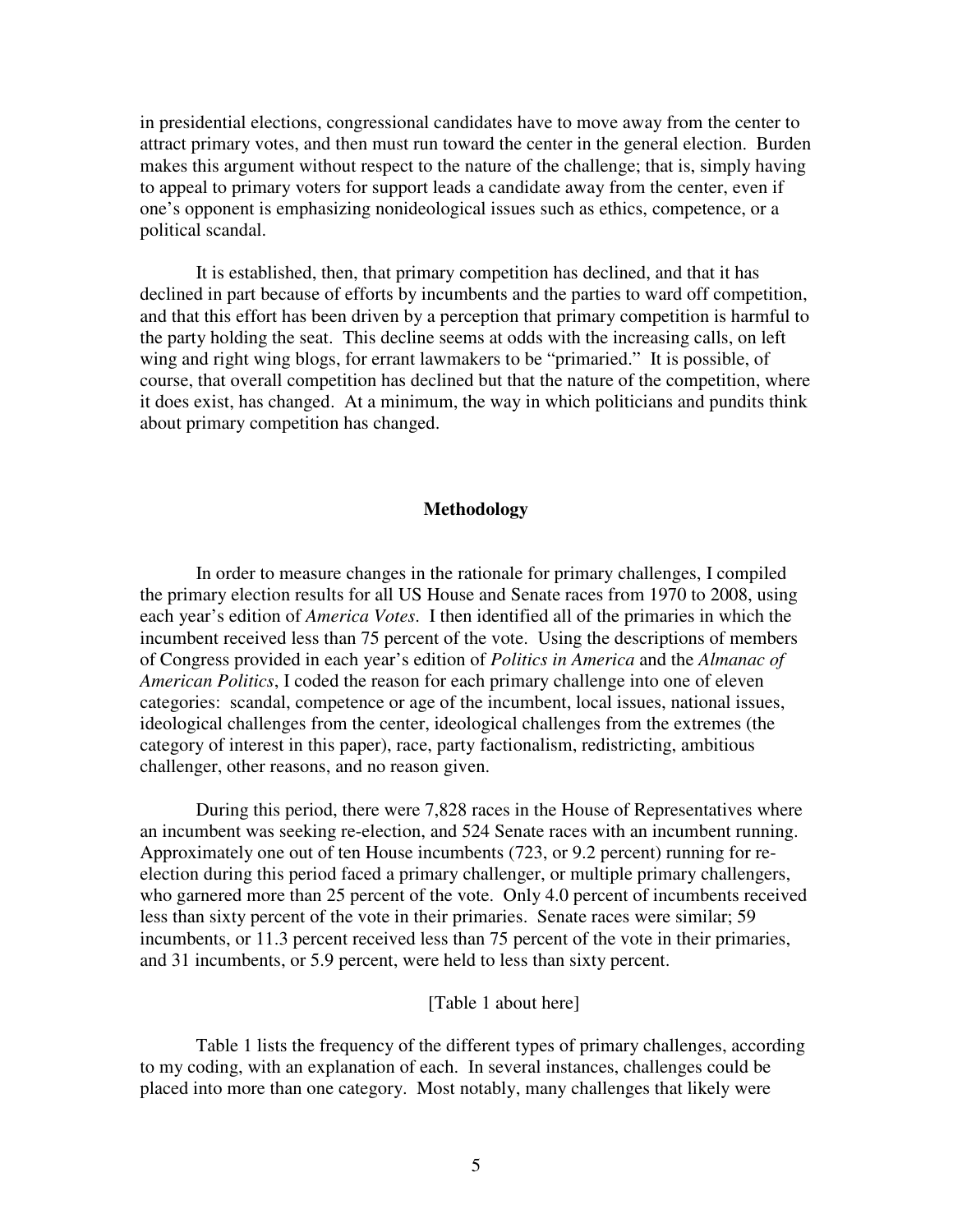inspired in part by race drew upon other themes as well; few challengers explicitly argued that the district should be represented by any particular racial or ethnic group. In other cases, arguments about a particular incumbent gradually change; for instance, if one reads the summaries of challenges to Rep. Gus Savage, who represented part of the South Side of Chicago from 1980 to 1992, arguments that begin with reference to Chicago political factions gradually shade into arguments based on Savage's competence, and then his ethics. In the following discussion, I prioritize the reason given the most attention in the *Almanac* description, with the awareness that multiple rationales may in fact be driving the campaign.

 The challenges of the most interest here – the challenges that are generally referred to when one talks about incumbents being "primaried" – are those where a Democratic is challenged on the grounds that he or she is too conservative, or where a Republican is challenged for being too liberal. For the most part, these are fairly easy to categorize. However, I have created a separate category for challenges based primarily upon one issue. I further separate national issues and local issues. It is possible that some of the issue-based challenges are in fact part of a more general ideological critique. For instance, I categorize Ned Lamont's challenge to Connecticut Senator Joe Lieberman in 2006 as an ideological challenge, but Lamont may well have been motivated by one dominant issue, and might well have limited his campaign to criticizing Lieberman's stance on the Iraq War. However, issue-based challenges are not necessarily always made from a similar ideological direction; for instance, both Democrats and Republicans in the data set were subject to challenges based on abortion. In order to ensure that I am not looking too narrowly at the sorts of challenges of interest here, I refer below to a restrictive definition of being "primaried," in which only off-center ideological challenges are included, and a broader definition, which includes centrist challenges and challenges based on national or local issues.

 The *Almanac* and *Politics in America* have their own limitations in descriptions of races, as well. Approximately thirty percent of challenges to incumbents are not mentioned at all or are not described in enough detail to discern a motive, so the number of challengers' themes presented here is not complete. Surely many of the challenges classified as "missing" here did fall into one of the categories, but it would be difficult to argue that there is any bias, in terms of the codings, in determining which races are discussed in these sources and which are not. A more serious problem is that some of these descriptions carry over from year to year; a description of one incumbent's primary challenge in one year may appear in subsequent years while descriptions of subsequent primary challenges are not discussed or are cast in the same terms. Absent an exhaustive survey of local media, however, these two compendia are probably the most authoritative source for discussion of all members' campaigns.

 The 75 percent threshold was chosen partially with the source for codings in mind. There are only two primary challenges where the incumbents were not held to under 75 percent that are discussed in the *Almanac* and *Politics in America*; both are attempts by former representatives (Robert Dornan and Mel Reynolds) to return to Congress. This threshold is also useful for campaign finance purposes; virtually no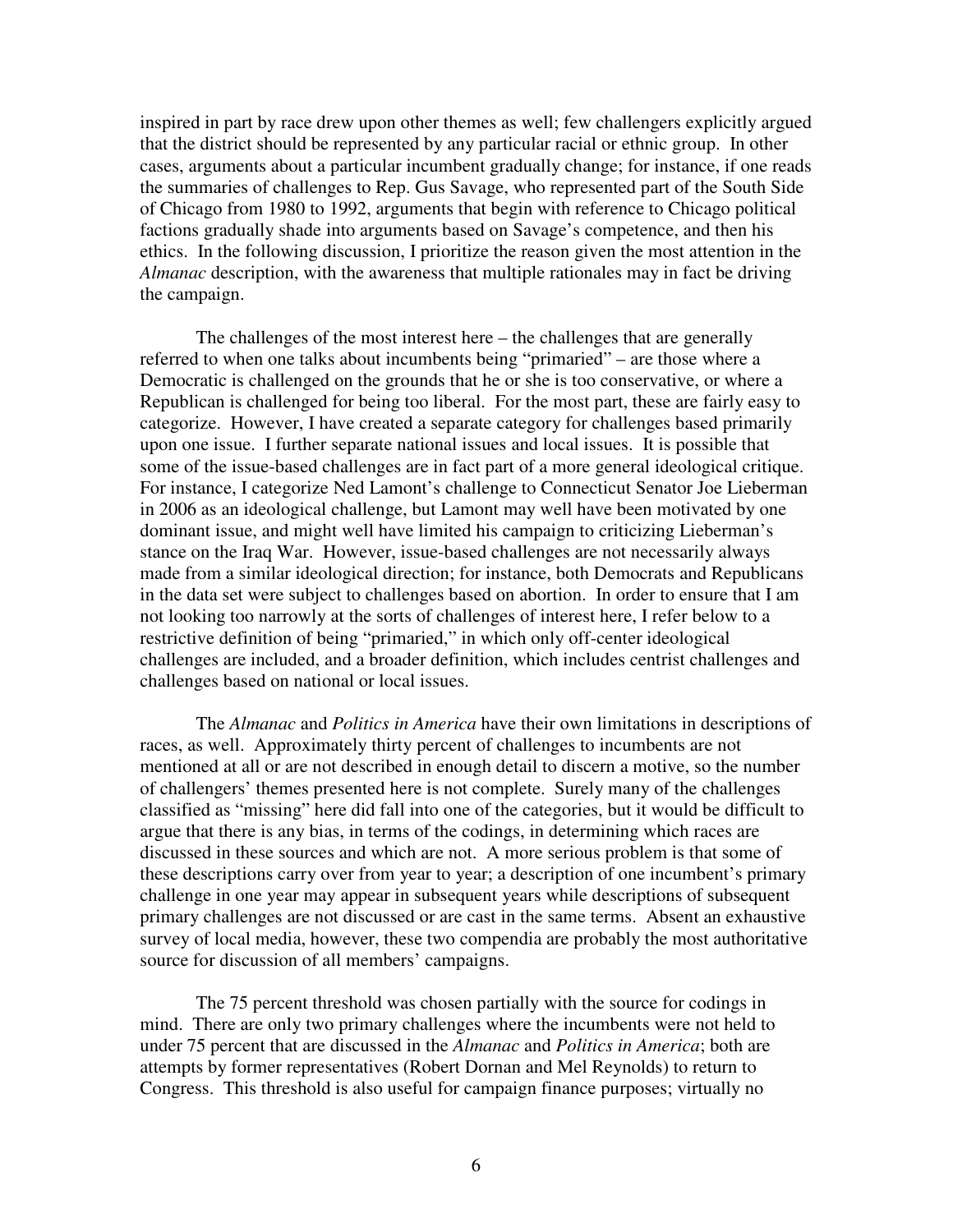challengers who received less than 25 percent of the vote raised enough money to file with the FEC. This threshold is much more generous to challengers than are the criteria for "competitive" campaigns used in other sources (see, e.g., Ansolabehere, Hansen, Hirano, and Snyder 2006), but this ensures that I err on the side of being too inclusive in measuring serious campaigns rather than excluding some legitimate challenges.

 Finally, a few notes on some of the technicalities in coding primary challenges are in order. I exclude races in which two incumbents are forced by redistricting to challenge each other. I count as "incumbents" anyone who currently holds a seat in Congress, although in several cases the incumbents had won special elections only weeks before the primary. In instances where runoff elections were held, I consider the primary that preceded the runoff. In states that held "blanket" or "jungle" primaries for at least some years in the period covered (Louisiana, California, and Washington) I take the percentage of the vote received by the incumbent and any other same-party candidate, and then divide that by the total vote received by all candidates of the incumbent's party to determine whether the challenge reached the threshold here. And I leave in the data set states such as Virginia, Delaware, and Connecticut, which all, for at least some of the period covered by this study, used a convention system instead of a primary system for selecting candidates. The result of including these states may influence arguments about the total number of primary challenges mounted but does not influence the general trend in the rationales for primary challenges.

## **The Reasons for Primary Challenges in the House of Representatives**

## *Changes in the Reasons for House Primaries*

 Figure 1 shows the overall distribution of primary challenges by year; as this figure indicates, there is not necessarily a consistent trend in the number of primary challenges. The past three election years have seen an increase in primary competition compared with the 1998 and 2000 elections, but there are far fewer incumbents facing primaries in the 2000s than there were during the 1970s. With the exception of the 1992 election, which featured a combination of a scandal which affected many incumbents (the House bank check bouncing scandal) and redistricting, the number of competitive primaries has been remarkably consistent since 1982, with a range of fifteen to thirty competitive primaries per year.

### [Figure 1 about here]

If one turns back to Table 1 (in the previous section), it is worth noting the relationship between ideological challenges and other types of challenges. The table shows that ideology does play a major role in primary challenges, but the most important precipitators of primary challenges are failures of the incumbent – either scandals or perceived ineptitude. This pattern corresponds with more general research on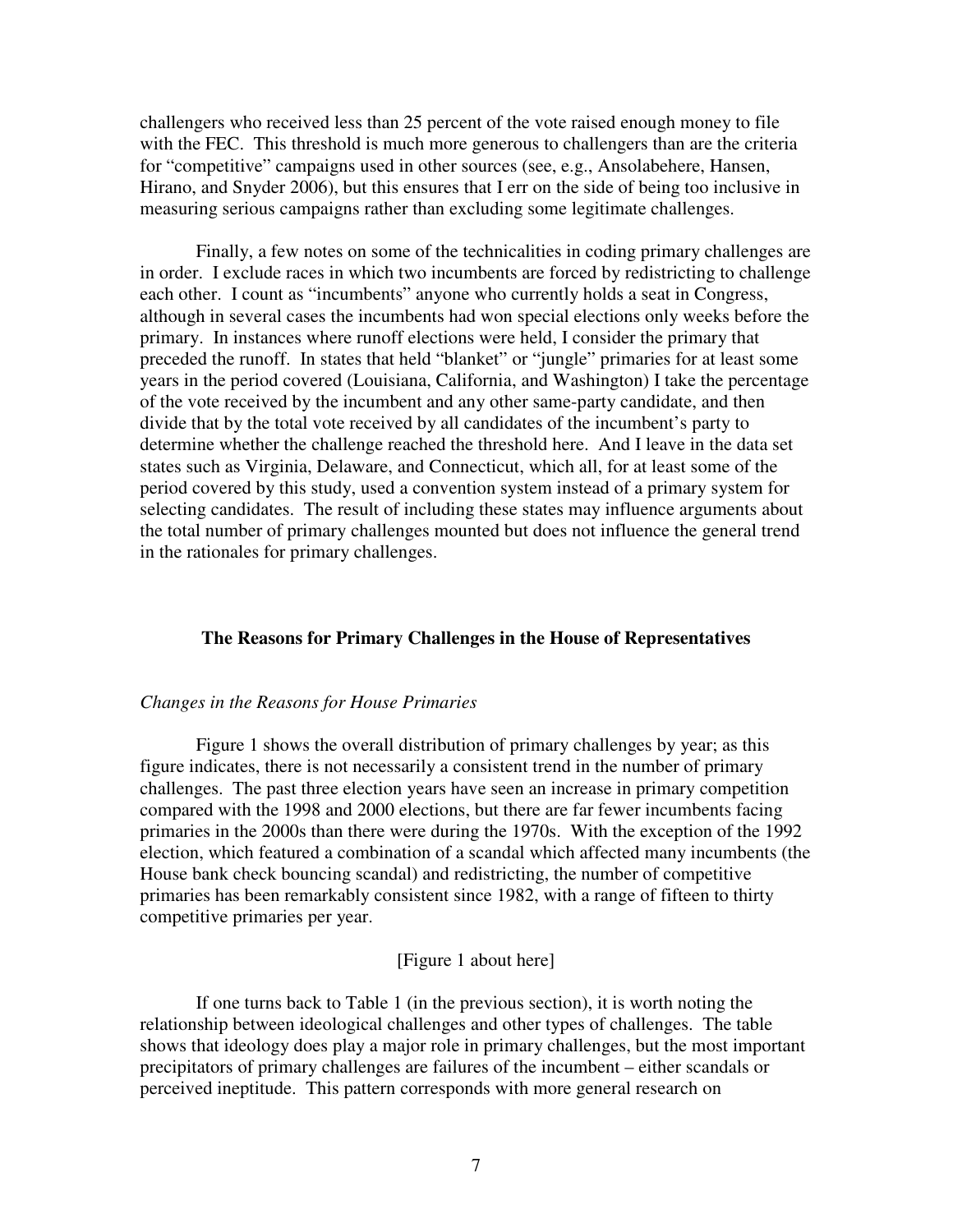congressional elections – an incumbent who faces a serious challenge is generally an incumbent who has done something wrong. These types of challenges are also more successful; while 27.2 percent of the incumbents who received less than 75 percent of the primary vote were criticized for scandals or for their competence, 50.0 percent of the incumbents who received less than fifty percent of the vote fell into these two categories.<sup>2</sup> All of these factors might be expected to be immune to trends over time; scandals break out, incumbents age or demonstrate ineffectiveness, but there is no reason to expect one decade to be different from another in these regards.

 The four types of ideological or issue-based challenges, as Table 1 shows, tend to be less frequent and less successful than those based on real or perceived misdeeds or failures on the part of the incumbent. Local issues are often rather idiosyncratic, and changes based on these types of issues exhibit no particular trend. However, challenges based on national issues show a distinct clustering, as I discuss in further detail below, and ideological challenges might be more likely to show a trend over time; at least, that is the argument that has been made of late.

 Figure 2 groups all four of these types of challenges together, in order to ensure that all challenges based on issues or ideology can be considered together. If one compares this figure with Figure 1, it is clear that issue-based and ideological challenges have become a slightly larger proportion of primary challenges since 1992, but there has been no dramatic rise, and, again, there are fewer of these races than there were during the 1970s. 1996, 2006, and 2008 feature the largest number of ideological challenges since the 1970s, but the increased number of such races (eight in 1996, six in 2006, and seven in 2008) – is not so large as to support a claim that there is an entirely different dynamic. 1996, in addition, would seem outside the range of races in which incumbents were targeted to be primaried – it comes before the formation of the Club for Growth and MoveOn.org, and before the Internet-based calls for primarying noted above. In short, there is no strong evidence in this table that there has been an increase in the number of incumbents facing ideological challenges, no matter how elastic one's definition of ideology is. These challenges are striking only because the overall amount of primary competition was so low in 1998 and 2000.

## [Figure 2 about here]

# *Comparing Different Years' Primary Challenges*

 If one is struck by the increase in ideological primary challenges from the 1998 and 2000 cycles to more recent elections, however, it helps to put the last three elections in the context of other elections in which the number of ideological challenges increased. The overall amount of turnover in Congress during 2006 has two parallels in the past thirty years; the early 1990s, in which widespread dissatisfaction with the Democratic Party, and with incumbents in general, produced an unusually competitive set of elections

<sup>&</sup>lt;sup>2</sup> The reader should note that incumbents who received less than fifty percent of the vote were not necessarily defeated; many such incumbents ran against multiple challengers and won the primary with less than a majority of the vote.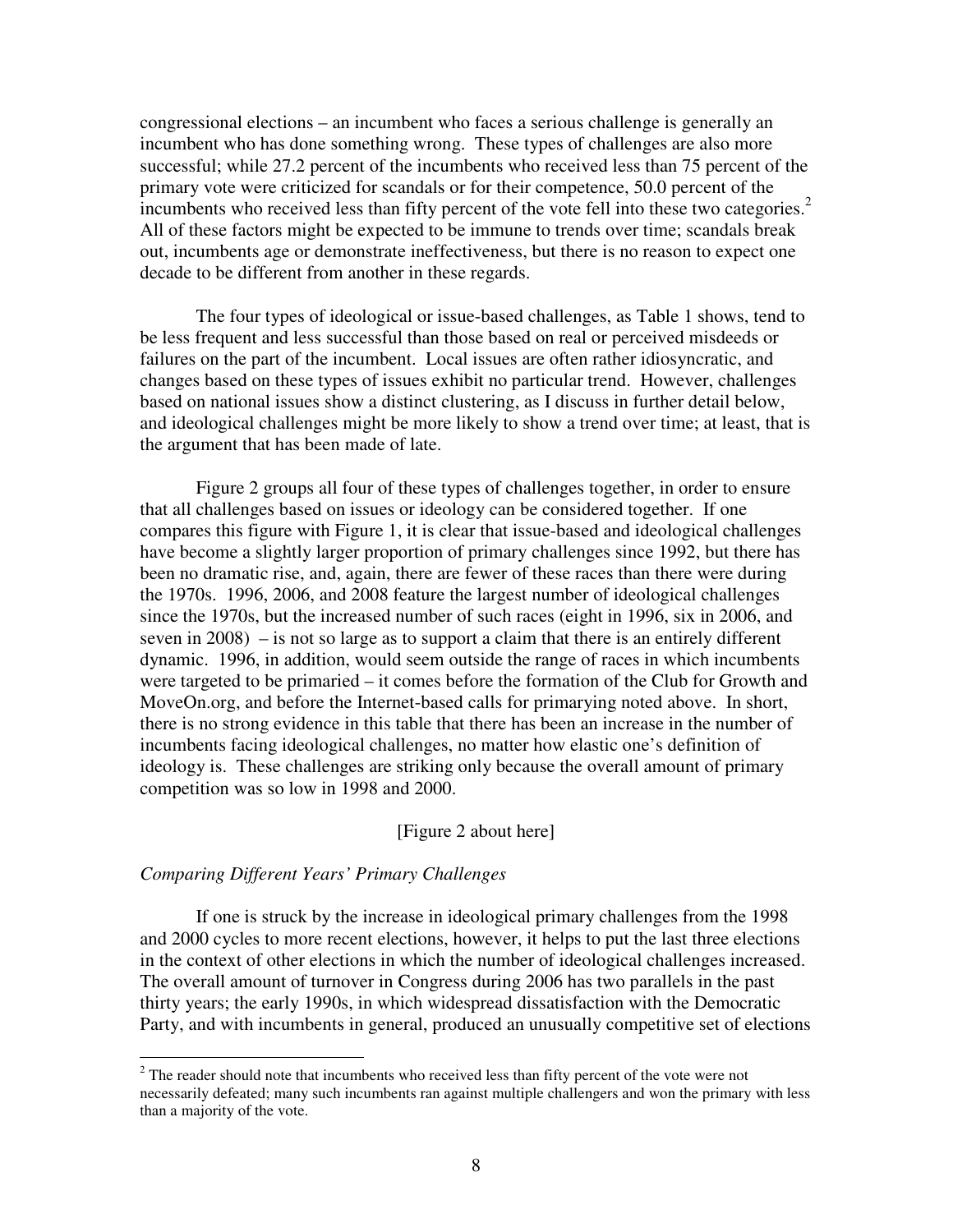in 1992 and 1994, and then perhaps in 1996, as Democrats waged a serious battle to regain Congress and, as Figures 1 and 2 show, there were several very competitive primaries. And, although in general competition in primaries was higher in the 1970s, one might reach back to the 1974 and 1976 elections, where, again, there was substantial turnover in Congress and the Democratic Party gained 49 seats, and won one additional seat in 1976.

## [Table 2 about here]

 Table 2 compares the incumbents who faced ideological and issue-oriented challenges over each of these three time periods. The time period from 2004 to 2008 featured seventeen races in which an incumbent faced an ideological challenge and eleven cases where an incumbent faced a challenge centered on an issue of national policy. Of the issue-based challenges, seven were against Republican incumbents, and five of these seven were motivated by the incumbent's perceived leniency on immigration. Of the ideological challenges, nine were waged against Republicans and eight were waged against Democrats. As one moves through these three years, however, the tables turn – there were no ideological challenges to Democrats in 2004, but there were more ideological challenges to Democrats in 2006 and 2008 than there were to Republicans. This pattern is similar to that of the 1992 to 1996 period, in which there were twelve issue-based challenges and fifteen ideological challenges. In each case, the party that benefited from the landslide election in the middle year of this sequence saw an increased number of ideological challenges in that year and in the next election cycle.

It is also notable that many of the same incumbents who faced challenges in the 2000s appear on the list of those challenged in the 1990s. Some incumbents, simply put, attract repeated primary challengers, while other incumbents with similar ideological profiles do not. If one considers the table as a whole, the issues vary from one cycle to the next, even in cases where the primaried incumbents remain the same. Issue-based challenges are more prevalent on the Democratic side, with busing serving as the catalyst for several 1970s challenges and abortion appearing on both parties' lists. In many of these races, conservative Southern Democrats were targeted by liberal insurgents not dissimilar from those who defeated Republicans in 1974.

 If one views this comparison with reference to the overall shifts in the parties' seat share in Congress, the 1970s and 1990s both show that the partisan trends that brought about turnover in Congress also brought about ideological challenges to moderates in Congress. That is, the same liberal frustration that brought about changes in Congress after the 1974 elections is reflected in the primary challenges of the time, while the conservative frustrations with the Democratic Party in the 1990s also brought about conservative challenges to moderate Republicans. One might read the eight Democratic challenges in 2006 and 2008 as an example of a similar trend.

This is ironic, insofar as Republicans are the party most associated with primarying, and are arguably the party which fears it the most. There is some reason for this, insofar as there have been some noteworthy Republican primary challenges – and, if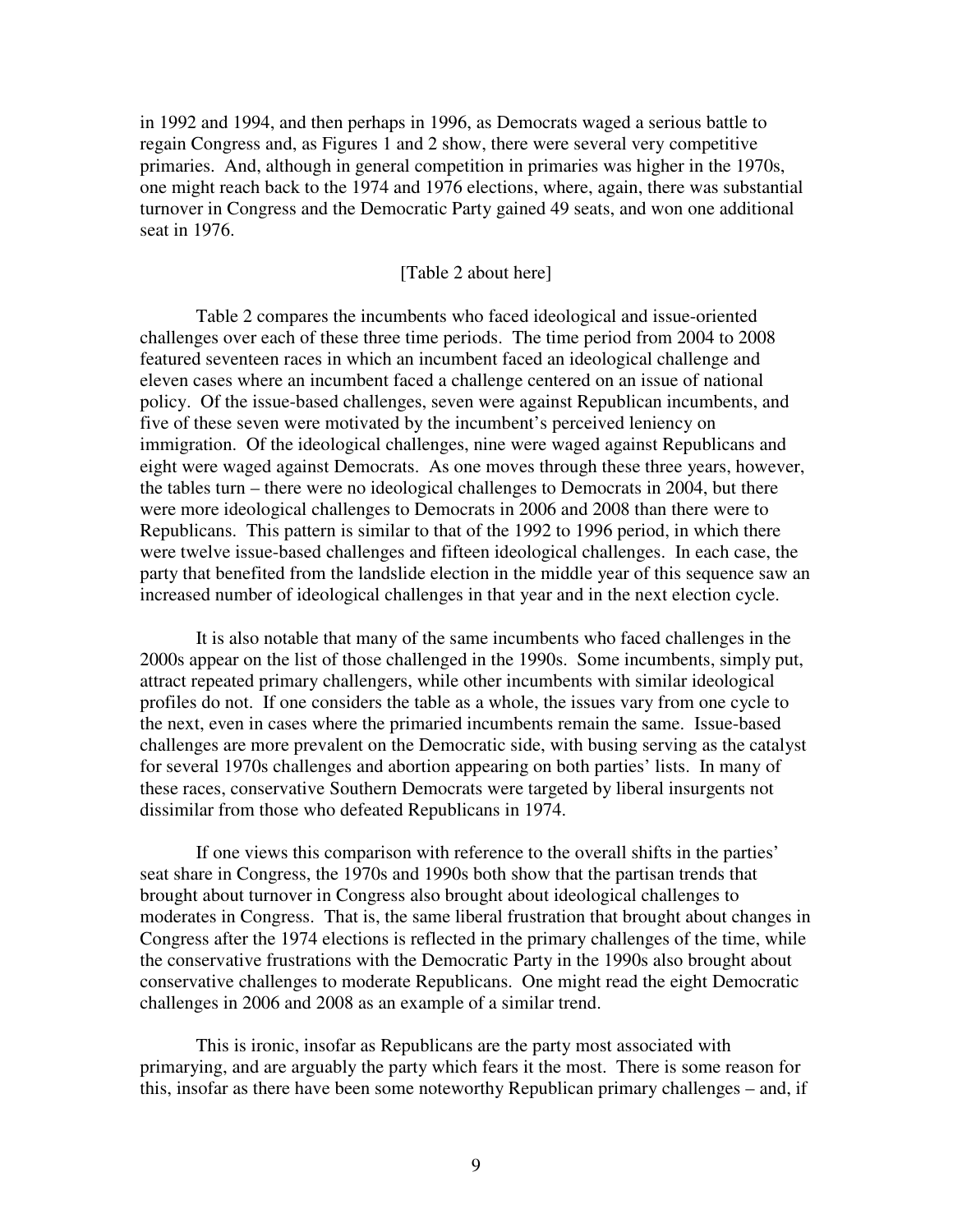early prognostications about 2010 are to be believed, the threat continues to be wielded against several Republican moderates (and not-so-moderates), particularly in the Senate. The 2000s are not atypical in the number of incumbents who are primaried, but they are atypical, at least on the Republican side, in the sense that they were not waged amidst a strong surge in conservative support within the electorate. As these data show, actual instances of primarying pose little threat to either party – the number remains small – but one could argue that it remains a bigger problem for Republicans in the 2000s, controlling for the effects of party surges, than for Democrats. Or, to put matters numerically, only one Republican was primaried in the 1976 post-surge election, only one Democrat was primaried in the 1996 post-surge election, but three Republicans were challenged in the 2008 post-surge election (Reps. Gilchrest, Inglis, and Cannon), and two of these three (Gilchrest and Cannon) lost their primaries. The numbers are not large, but the pattern is there.<sup>3</sup>

#### *Do Some Incumbents Deserve to be Primaried?*

 Given the story line often told about the primarying of incumbents in the past three election cycles, in which conservative groups singled out moderate Republicans, and liberal groups responded by singling out moderate Democrats, one might ask whether the targeted candidates deserved to be primaried. Yet matters are not quite that simple. Republican critics of the Club for Growth have at times criticized the group for attacking moderate Republicans who represent relatively moderate districts (Cillizza 2005). Indeed, the Club has at times backed more moderate candidates, arguing that these candidates would fare better in Democratic-leaning districts than would conservatives. Several moderate House Republicans, most notably those in the New England area, have escaped ideological challenges. And on the left, in 2008 MoveOn.org emphasized in its campaigns against Maryland Democrat Al Wynn and Illinois Democrat Dan Lipinski that these representatives were not just out of step with their party, but with their district. As is the case for Republicans, conservative Democrats in conservative districts have often escaped ideological primary challenges. In instances where the representative is a poor fit for the district, a primary challenger would thus, if successful, be as likely or more likely to win in the general election than would the incumbent.

 Are claims made about the poor "fit" of primaried incumbents accurate? If so, simply comparing the primaried incumbents to their parties would (and does) show that they are more moderate than others in their party, but this by itself is unrevealing. There are, then, two ways to answer this question. Figures 3 and 4 show scatterplots of the first dimension DW-NOMINATE scores (on the Y-Axis) and district Democratic presidential vote on the X-Axis for all incumbents seeking renomination from 1972 through 2008, with markers for primaried incumbents. Separate graphs are provided for Democrats and

<sup>&</sup>lt;sup>3</sup> Another qualification: this may also have something to do with the coding method. Cannon had been challenged in the two previous elections, but the coverage of these elections had focused on immigration issues. Inglis's categorization as the subject of an ideological challenge must also be considered in the context of three other primary challenges in the Carolinas (Republican Reps. Walter Jones and Patrick McHenry and Sen. Lindsay Graham, all of whose opponents ran single-issue campaigns).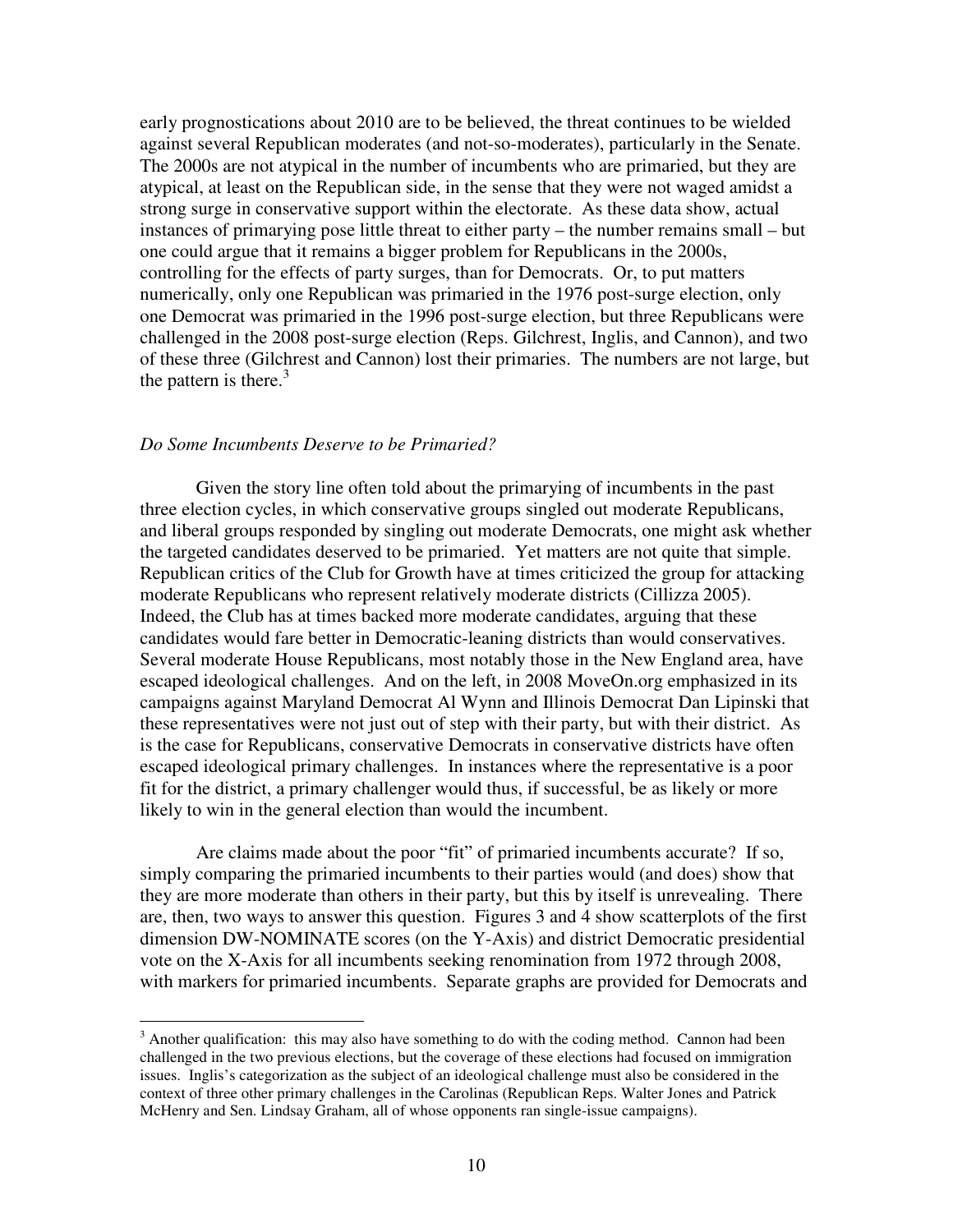Republicans. If candidates do moderate their positions to reflect their districts, there should be a downward slope for both scatterplots. Furthermore, Democratic incumbents who are more conservative than might be optimal for their districts should appear in upper right-hand quadrant, while Republicans who are more liberal than would be optimal should appear in the lower left-hand quadrant.

## [Figures 3 and 4 about here]

 One should first note that Democrats (Figure 3) exhibit more sensitivity to district voting trends than do Republicans; the Republican scatterplot does not fit what would be the regression line nearly as tightly as would the Democratic scatterplot. In addition, the primaried Democrats are, as one would predict, almost all to the right of what would be the predicted line; they are arguably too conservative for their districts. And all four of the most extreme outliers on the conservative side were primaried. Most primaried Republicans are below the regression line, again as one would predict, but a substantial minority of them are not. Primaried Republicans, then, deserve to be primaried less than do primaried Democrats.

#### [Figure 5 about here]

 Figure 5 compares incumbents of both parties primaried in the 2002, 2004, 2006, and 2008 elections with all incumbents seeking renomination in those years.<sup>4</sup> Here, as in the full dataset, the primaried Democrats are to the right of their party and their district, while slightly less than half (seven of fifteen) of the primaried Republicans are to the left of their party and district. Of the nine primaried Republicans, the three who clearly were more liberal than their districts were Gilchrest (twice), Boehlert, and Schwarz, all of whom were targeted by the Club for Growth; the five who were not too liberal for their districts were Roscoe Bartlett, Brian Bilbray, Bob Franks, Cannon, and Inglis, none of whom were Club targets. So advocacy groups have indeed chosen candidates who are not just moderates, but perhaps overly moderate for their districts; conservative challengers have, however, run against incumbents who were not out of step with their districts.

#### *Why do House Primaries Happen?*

 The above discussion suggests that incumbents are no more likely to "get primaried" today than they were in previous years, that the number who get primaried is relatively consistent across time, and that when it does increase slightly, it seems to correspond with surges in one party's power within Congress. Figure 1, however, does show significant volatility in the number of incumbents facing primary opposition since 1970. If ideological challenges do not account for these changes, what does?

 4 Although above I consider the 2004-2008 cycles as a unit, here I include 2002 to show the consistency of the pattern in Republican challenges over this period. Removing 2002 from the sequence does not dramatically change results.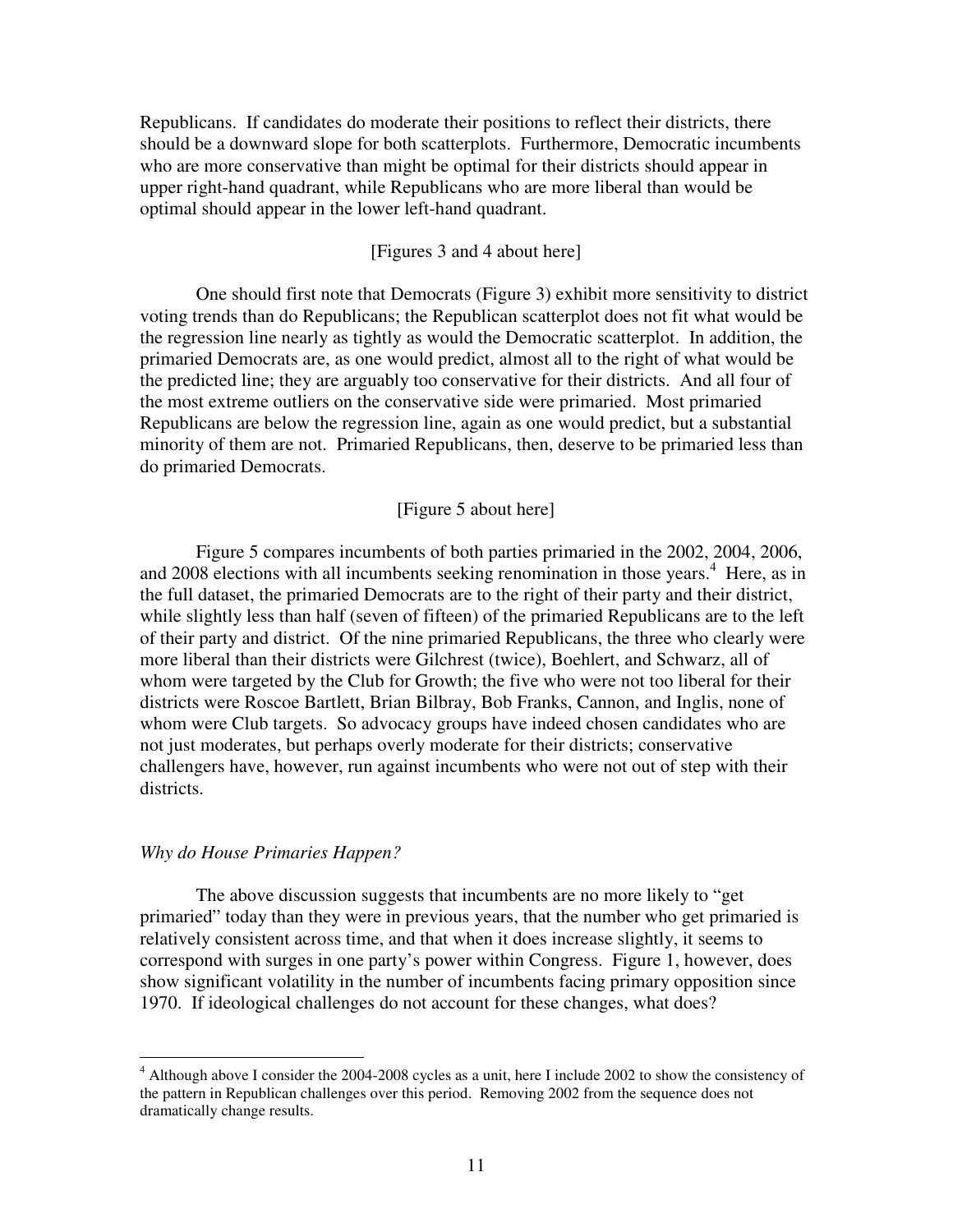#### [Table 3 about here]

 As Table 3 shows, many of the sources of primary challenges seem somewhat random. Scandals and allegations of incompetence are the major reasons for primary challenges in the majority of election years; challenges based on race or following a redistricting are also frequent. One must keep in mind in reading these data that reasons for challenges may be somewhat subjective. That is, an incumbent may be incompetent or too old according to the challenger, or the incumbent may, in fact, be unproductive or old by objective measures. Surely both factors are relevant here. Allegations of incompetence may also be made by candidates who are critical of the incumbent on ideological grounds. If so, this may provide some explanation for the increased number of challenges in the 1970s. Over the course of the decade, there is a rather tumultuous redistricting, one which increased the number of majority/minority districts; this election is followed by a period of heightened partisanship and ideological fervor, which may explain some of the competence-based challenges in 1972 and 1976. The late 1970s feature a larger-than-average number of incumbents involved in scandals. If the claims to scandal here are at least somewhat valid, these events prolong the unusually high amount of primary competition through the 1980 election. This is just speculation, but absent data on the reasons for primary challenges before 1970, it would cast the 1970s as an aberration, a string of circumstances that brought about heightened competition, rather than as the tail end of a period of greater competition.

 Table 3 also provides a rather simple explanation of why 1992 is such a clear outlier. This election also featured a redistricting that drew many incumbents into somewhat different districts – more so than was the case in 1982 or 2002 (see Jacobson 2004, 172) – and it increased the number of majority/minority districts. Like the 1972 election, this election also immediately preceded a major change in partisan power within Congress, but it also featured a major scandal (the House bank scandal) which was different from other scandals in that a large number of incumbents were involved. In short, 1992 represented a confluence of several factors that make it unique in the data.

 If one accepts this account, then there is no gradual trend in primary competitiveness; at most, there is a cyclical trend that corresponds with redistricting, at least in decades such as the 1970s or the 1990s where districts are substantially redrawn. And if an incumbent's ideology is not a particularly good predictor or whether a primary challenger will emerge, what sort of predictors are there?

 First, some states or districts are simply more competitive than others. In some smaller states, if we go simply by the percentage of incumbents challenged, a single incumbent who draws frequent primary opponents over a few elections can lead to high percentage. Yet in some cases, the nature of competition within the state seems to be an issue. Over sixteen percent of the races in Arizona, Georgia, Maryland, and Pennsylvania were competitive. These are states that are large enough that a single incumbent could not explain these differences, and there is no obvious geographic story. Meanwhile, not a single Connecticut House candidate faced a primary challenge, and fewer than five percent of incumbents in Iowa, Kansas, New Mexico, the Dakotas,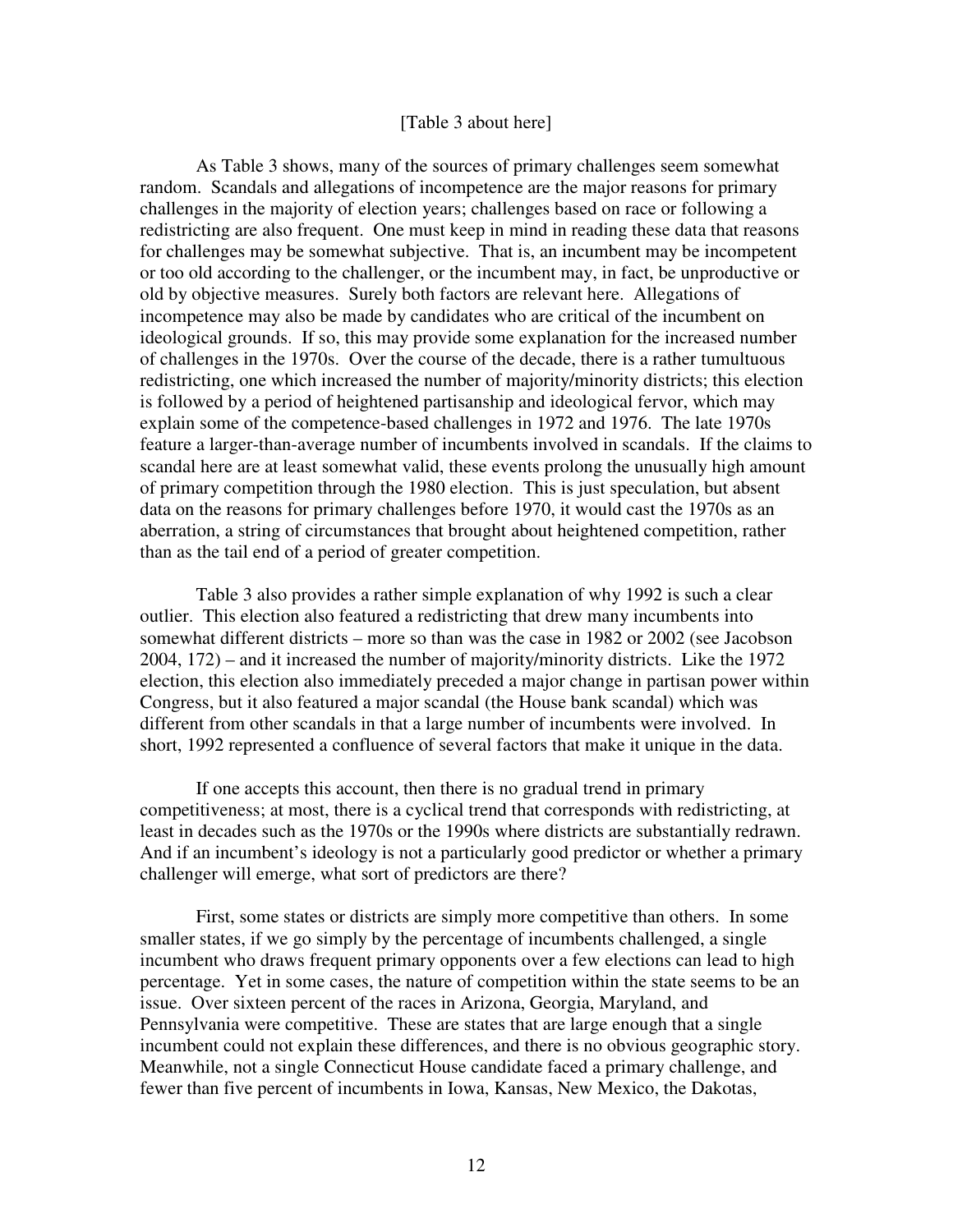Virginia, or Washington faced opposition. There may be some characteristics of state political culture here, and in the case of the states with less competition, selection procedures play a role; Connecticut and Virginia selected their nominees at conventions for much of this period, thus eliminating primary challenges. Washington, on the other hand, used a jungle primary to choose candidates for much of this time period, and there were frequent primary challenges – there simply were none that were competitive. Idiosyncrasies of the states themselves, or even of individual districts, may play a role here.

 As Table 4 shows, political parties also play a role, but not necessarily in the manner one might expect. It might be argued that stronger, more organized state parties can discourage primary opposition to incumbents. In fact, the reverse appears to be the case. In this table I use David Mayhew's (1986) five-point scale of state party organization to compare the percentage of incumbents facing primary opposition according to their state's level of organization. I use two measures of primary competition – the left-hand three columns show the percentage of incumbents who faced a primary opponent and whose opponent received more than 25 percent of the primary vote. The right-hand three columns show the percentage of incumbents primaried (under the restrictive definition) – that is, challenged on ideological grounds from the left (for Democrats) or from the right (for Republicans). Mayhew's party organization categories also include a separate measurement of factionalism (PF, or persistent factionalism) within some of the different levels; I have listed these in parentheses in the table. I also provide percentages for the full 1970 to 2008 dataset, and for two decades, the 1970s and 2000s. The separate decade estimates are provided here first because one might expect the importance of party organization to vary over time, and second, because one might object to using these scores for the full time period on the grounds that Mayhew's book, published in 1986, might be a better depiction of parties of the decade prior to his book's publication than of subsequent decades.

## [Table 4 about here]

 If one reads down the columns in this table (ignoring party organization level "3" because there is only one state Mayhew places in that category, Louisiana), a clear pattern emerges in five of the six columns – incumbents in more organized states are actually more likely to face primary opposition, and to be primaried, than incumbents in states where the parties are weaker. The only category where this is not true is for contested primaries in the 1970s. This pattern is largely driven by the states with highly organized parties but "persistent factionalism" as defined by Mayhew – states such as Indiana and Maryland – but the pattern remains even when the persistent factionalism states are removed. There may well be explanations for this pattern, but it seems at odds with the presumption that parties seek to ward off primary challenges. At a minimum, the data indicate that parties at the state or local level have little ability to do this.

 Some other determinants of primary competition are more predictable. Majority minority districts also feature greater primary competition; 16.0 percent of incumbents in these districts faced primary competition, while only 8.4 percent of the representatives of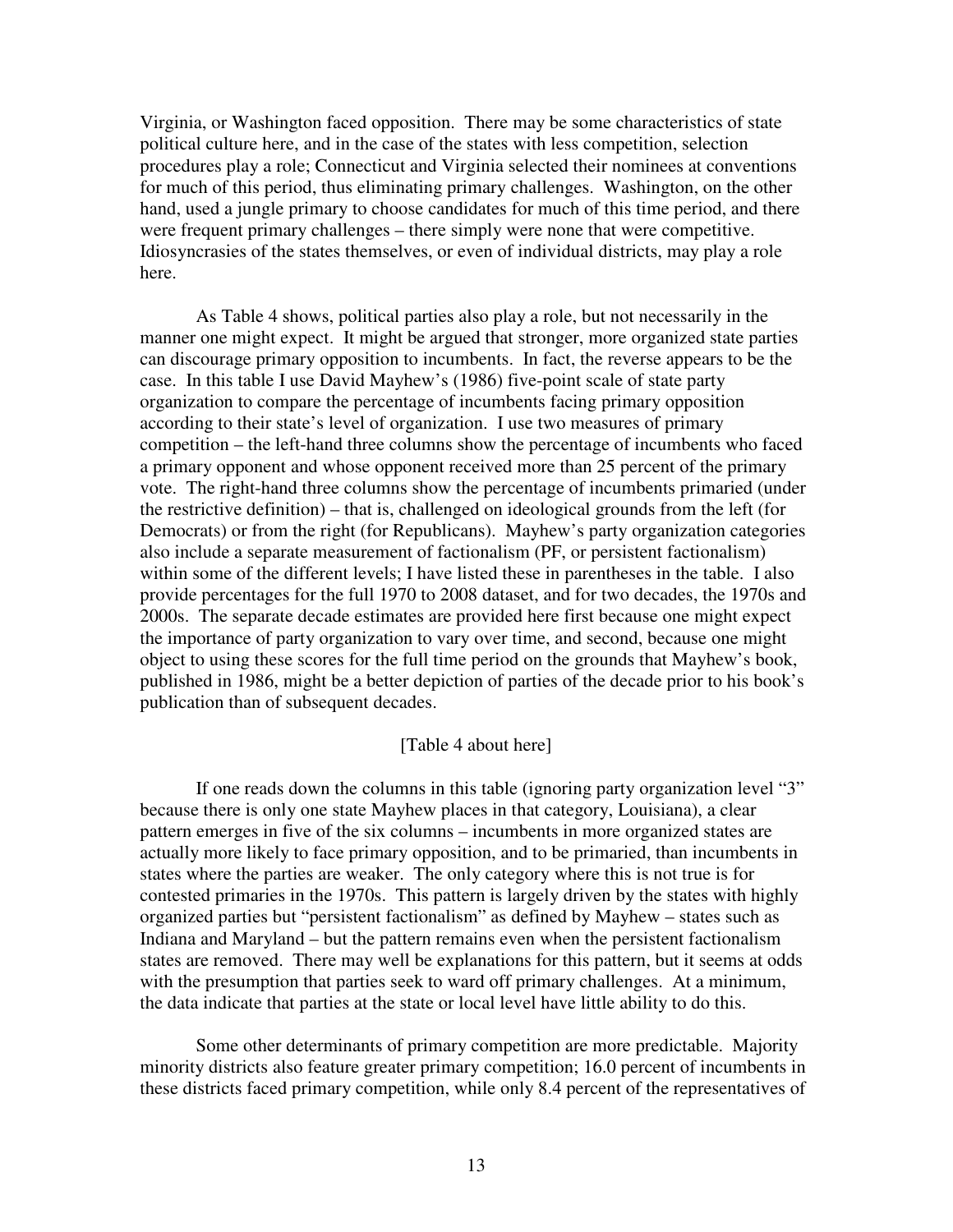other districts faced a competitive primary opponent. The reasons for such competition are well documented; these districts tend to be lopsidedly Democratic, and as a result ambitious candidates are far more likely to appear in the primary than in the general election. Another unsurprising characteristic is that redrawn districts are more likely to yield primary competition; 13.2 percent of redrawn districts have primary competition, while only 8.0 percent of districts that stayed the same as in the prior election cycle were competitive.<sup>5</sup> One might expect first-term incumbents to be more vulnerable to challenges, not only because they tend to be more vulnerable to general election challenges than more experienced incumbents, but also because they may have recently faced primary opposition in winning the seat or have yet to build up name recognition. Contrary to expectations, however, freshman representatives were not more likely to face primary opponents than more senior representatives. Overall, seniority exerts a slight but significant (.070) correlation with having primary competition (perhaps indicating that older representatives are vulnerable to challenges on the basis of their age).

 A final potential cause for primary challenges is the pursuit of higher office; while it is difficult to develop a coding for all representatives who have run unsuccessfully in the primary for governor, senator, or president, several of the representatives who faced primary challenges fell into one of these categories, indicating that a bid for higher office leaves one vulnerable to the claim that one has been insufficiently attentive to one's district, or that the scars of a failed race for higher office can be used against a candidate seeking renomination to a House seat.

 Several of these factors can be expected to bring about differences in the number of primary challenges in each party. In particular, because most representatives of majority/minority districts are Democrats, this factor alone might indicate that Democrats are more likely to face primary opposition than Republicans. Overall, 11.1 percent of Democrats faced primary opposition, as compared with 6.7 percent of Republicans. If one excludes majority/minority districts, the percentage of Democrats facing opposition declines to 10.0 percent, still a much larger percentage than that of Republicans. However, Republicans are more likely than Democrats to be primaried, according to both the restrictive definition (ideological challenges from off-center) and the less restrictive definition (including issue-based challenges and centrist challenges). While the percentages here are not large (1.4 percent of Republicans versus 0.8 percent of Democrats by the restrictive definition, and 2.0 percent versus 1.5 percent according to the less restrictive definition), the differences are significant.

 It would be convenient if it were possible to present results of a probit analysis of factors determining primary challenges. However, the most important determinants of primary challenges – the presence of a scandal or ethical transgression, competence or

 $<sup>5</sup>$  The percentages here are taken from the number of all districts in multi-district states in redistricting years</sup> – generally, years ending in "2" but also including districts redrawn outside the normal redistricting cycle, as in Texas in 2004 or by court order in other states. Not all of these districts were substantially redrawn, but they are at least districts that were our could have been adjusted slightly. The percentage of districts not redrawn is taken from races in non-redistricting years and from single-district states in all election years. One might develop measures of the degree to which districts are redrawn and use those for analysis, but I do not do that here.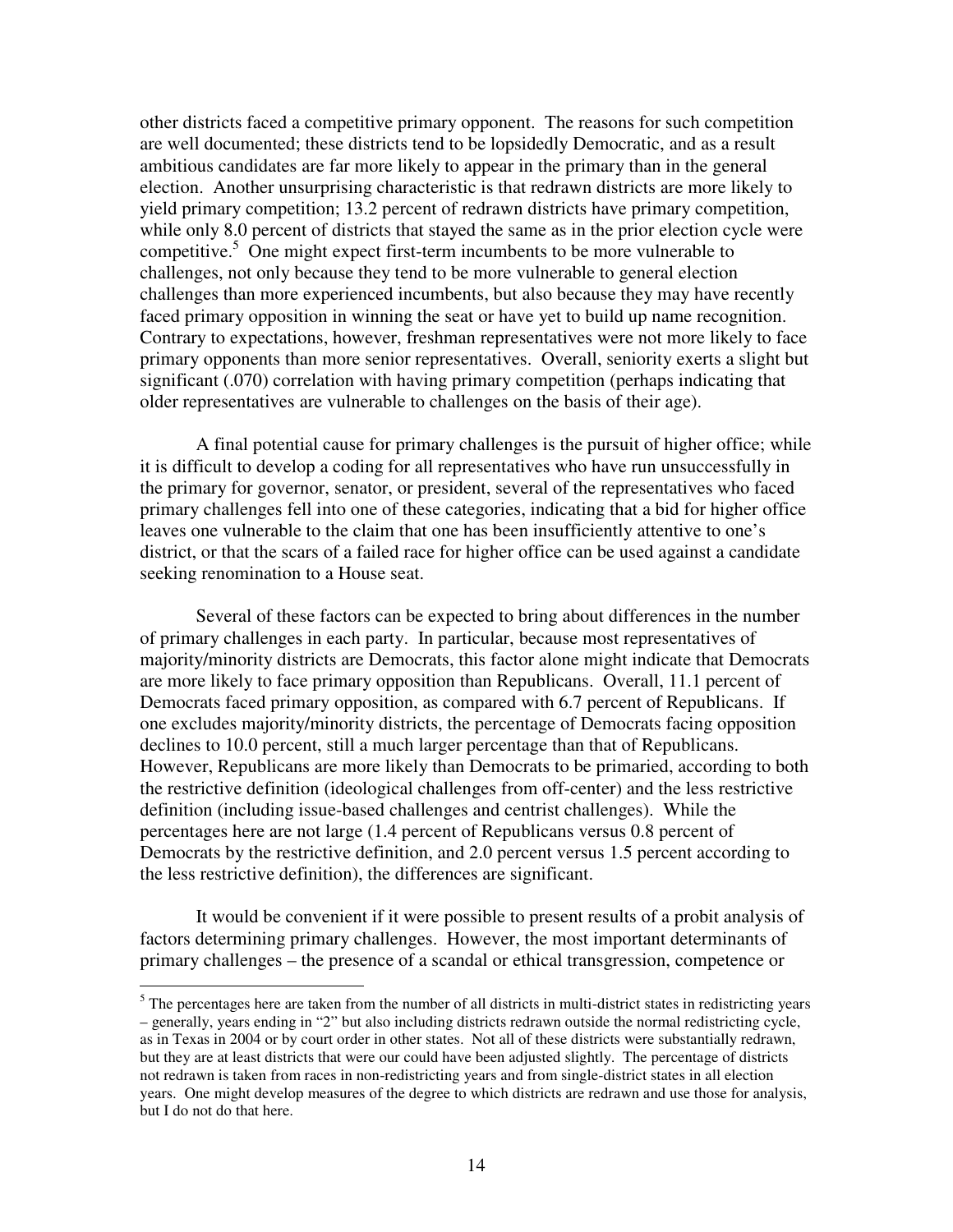age, being ideologically out of step with the district, or being in the wrong on a particular issue – are subjective enough that it is not possible to include measures of these in any analysis.<sup>6</sup> I experimented with a number of analyses using some of the above indicators, but all of them left out enough of the apparent rationale for challenges that they are not particularly revealing.

## **Senate Primaries**

Primary challenges in Senate races are only slightly more frequent than are challenges in House races. This is somewhat surprising given that Senate general election races tend to be more competitive than House races and that Senate incumbents are defeated in the general election more often than House incumbents (Jacobson 2004, 99). However, two major causes of House primary contests – majority/minority districts and redrawn districts – are not relevant for Senate races. The numbers are far too small to present a meaningful analysis of reasons in each year, and the time series of contests over the entire time period is idiosyncratic enough that no real trends are apparent. On average. There are two to four cases of primary challenges in each election cycle, with a high of eight (1980) and a low of zero (1984, 1988, and 2000). In 1992, a year of unusually high primary competition in House races, there were six Senate incumbents who faced primary opposition, and in 2006 there were five incumbents who faced primary challengers.

 Ideology plays a somewhat larger role in Senate primaries than it does in House primaries. Only five of the 59 Senate incumbents in the dataset who faced primary competition were challenged on the basis of scandal or ethical problems and, despite the presence of well-known octogenarian Senators throughout much of this time, only seven Senate incumbents were challenged on the basis of competence or age. Thirteen of the 59 were "primaried," however, and five of these thirteen were primaried in the past three election cycles – Republican Arlen Specter in 2004, Republicans Lincoln Chafee and Mike DeWine (R-OH) and Democrat Joseph Lieberman in 2006, and Democrat John Kerry in 2008. Other noteworthy cases of primarying in earlier years include Illinois Democratic Senator Alan Dixon, defeated in the 1992 primary by Carol Moseley Braun; noted liberal Republicans Jacob Javits (R-NY), Charles Mathias (R-MD), and Robert Stafford (R-VT); and Arlen Specter again, in 1998. It does seem plausible that liberal Republican Senators face a higher risk of being primaried, even when they do represent relatively liberal states.

 While ideology may play a larger role in Senate challenges, there are fewer single-issue challenges than in House races. There are five issue-based challenges, three

 6 To do this, one would have to identify all scandals, ethical transgressions, instances of incompetence, older incumbents, and so on – for the most part, an impossibly subjective task. Some studies have sought to code House scandals – see, e.g., Brown 2006 – and might be of use in this regard, but beyond that, for the most part the measurement is at the discretion of the challenger. A perceived scandal or ethical failure can be grounds for a challenge, regardless of whether outside observers see it that way.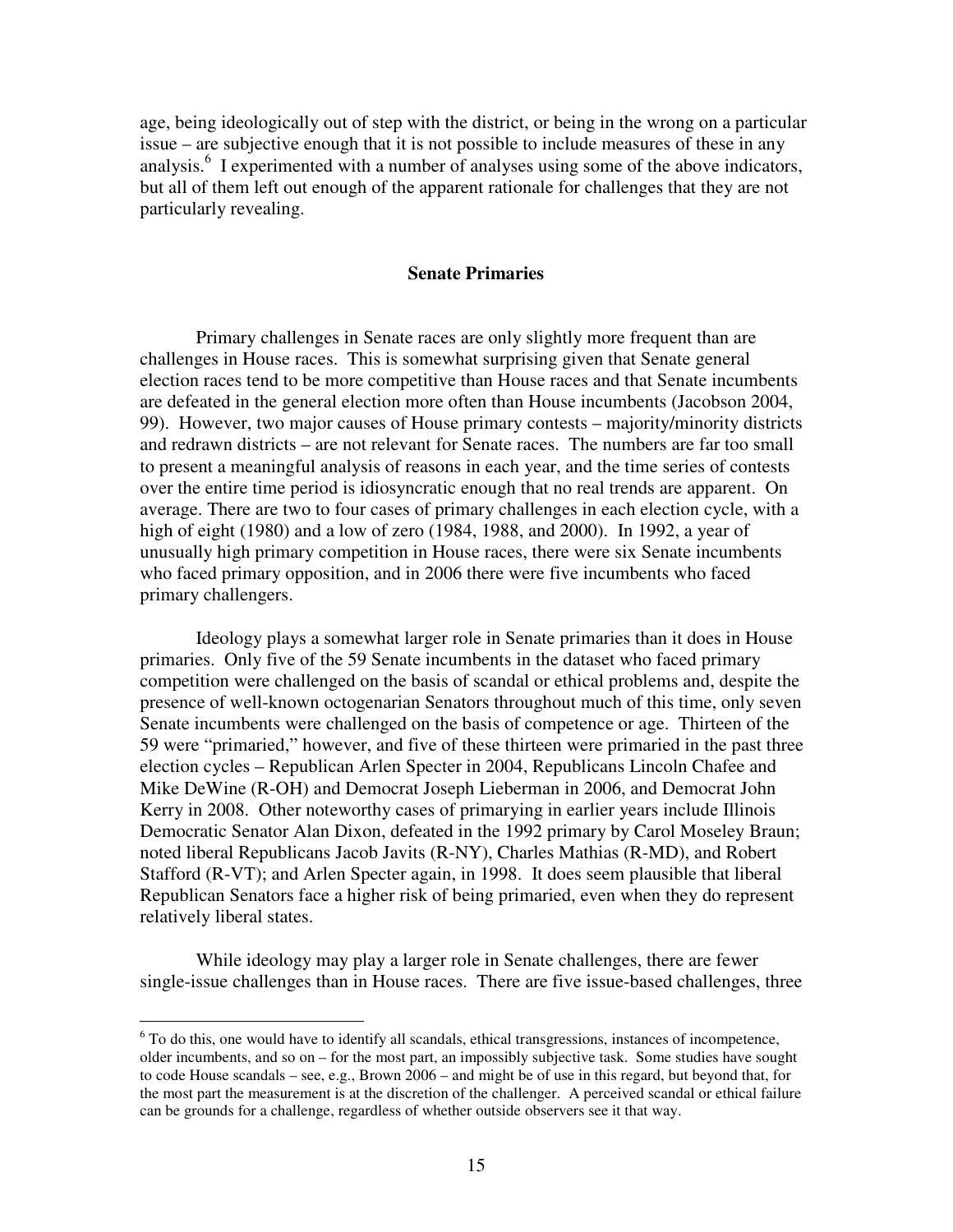of which were about abortion, including a vigorous challenge to George McGovern in 1980. Several Senators face challengers every election cycle, although the reasons vary – Oregon Senator Bob Packwood faced primary opposition in three of his four re-election bids, alternately based on his perceived liberalism and his competence; Specter has faced ideological opposition in three of his four bids; and Alaska Senator Mike Gravel was held below 55 percent in both of his renomination campaigns by challengers who criticized Gravel on the grounds of incompetence. Finally, ambition seems to be a more frequent source of primary competition in the House than in the Senate; the rationale behind challenges such as those to Hawaii's Daniel Akaka in 2006 (by House member Ed Case), South Dakotan James Abdnor in 1986 (by Governor William Janklow), and Arkansas' William Fulbright (successfully challenged by Governor Dale Bumpers) seems to have been simply that the challenger was more qualified, not that there was anything in particular wrong with the incumbent.

#### **Primarying in 2008 and Beyond**

 As noted above, the 2008 primaries fulfilled a predictable trend. The number of primaries, and ideological primary challenges, shows a slight but steady increase from 2004 through 2008. A small number of primary challenges received the bulk of the media's attention, but these were notable in part because three of the ideological challengers were successful. The two Maryland races, in which Democratic incumbent Al Wynn and Republican incumbent Wayne Gilchrest were defeated, have received the most attention, and are among the purest cases of ideological challenges. In the Wynn race, challenger Donna Edwards, who had narrowly lost to Wynn in 2004, received support from MoveOn, and maintained an active presence on ActBlue, the online portal for campaign contributions. Although this is a majority/minority district, race appears to have played little role in the election, save perhaps for the fact that Edwards likely did better among white voters than among African-American voters. Wynn's former district included sections of one almost entirely black county, Prince George's County, and parts of a more racially mixed neighboring county, Montgomery County. According to one analysis, Edwards received 67 percent of the vote in Montgomery County and 55 percent of the vote in Prince George's County (Fisher 2008). Gilchrest faced two credible opponents, State Senator Andy Harris, who was backed by the Club for Growth, and former Senate candidate and self-financer E. J. Pipken. Gilchrest had faced ideological challengers in the past, including one who had been backed by the Club for Growth in 2002. Gilchrest had been the recipient of support in past races from the Republican Main Street Partnership, a group that had been formed to support moderate Republicans. Wynn subsequently resigned his seat before the general election, and Edwards won easily in this overwhelmingly Democratic district. Harris won a three-way primary with 43 percent of the vote to Gilchrest's 33 percent and Pipken's 20 percent showing. Despite the Republican tilt of Gilchrest's former district, Harris was narrowly defeated in the general election by Democrat Frank Kratovil. As of this writing, Harris is allegedly planning to run again in 2010.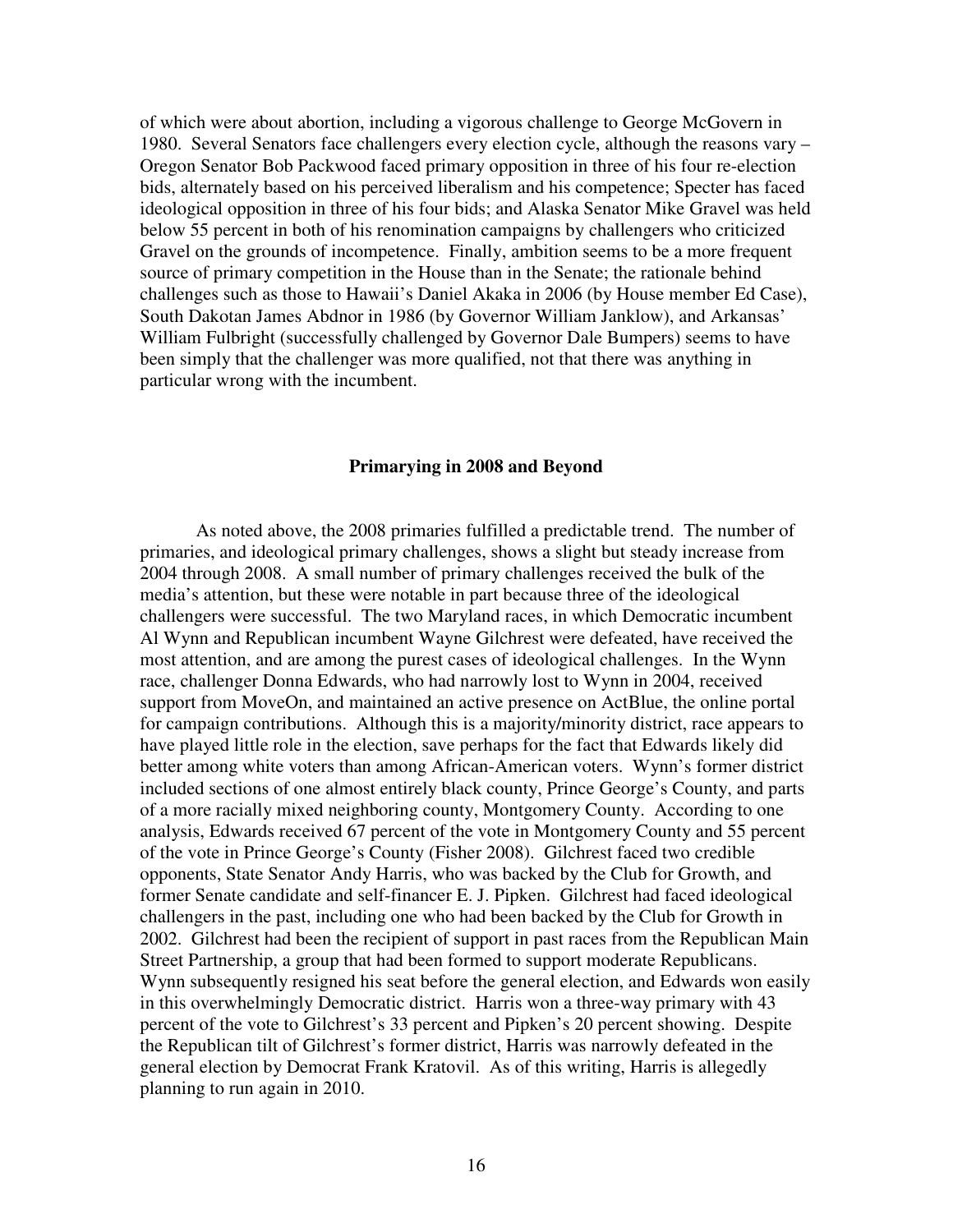The sheer volume of money that went into these races – and particularly into the Edwards race – is somewhat unusual. Shortly before the election, a *Washington Post* analysis noted that Edwards had raised \$441,000 as of the last filing date before the primary, and that 85 percent of her individual contributions had come from outside Maryland. \$1.2 million was spent on independent expenditures favoring Edwards; this amount included mailings and television advertisements by MoveOn.org, the SEIU, and the League of Conservation Voters (Helderman 2008). A MoveOn solicitation for donations to Edwards listed the Sierra Club, EMILY's List, the UFCW, ACORN, Democracy for America, and Women's Voices, Women's Votes as Edwards supporters (Ruben 2008). This was indeed a large coalition for a primary challenger. Post-election commentary on the race speculated that the Edwards victory may have in part stemmed from the aggressive campaign waged by Barack Obama in Maryland (Maryland is one of the few states where the presidential and congressional primaries are held on the same day) and that Edwards may have received support from newer voters organized by the Obama campaign (Fisher 2008). In the Gilchrest race, the Club for Growth spent an estimated \$600,000 on advertising; it had few other groups as allies, and Gilchrest had only a small independent campaign by the Main Street Partnership and the League of Conservation Voters (Kraushaar 2008).

The other defeated incumbent, Utah Republican Chris Cannon, poses a more difficult case. Cannon had faced strong primary opponents in 2004 and 2006 who had attacked him for his allegedly lenient views on immigration. His opponent, Jason Chaffetz, thus inherited an issue agenda that, while it was not the sole focus of Chaffetz's campaign, was undoubtedly on the minds of some anti-immigration activists. I categorize Chaffetz here as an ideological challenger, insofar as his campaign material listed immigration as only one of several issues on which he felt Cannon to be too liberal. Conservative bloggers such as Michelle Malkin made note of the full package of positions Chaffetz presented, $7$  but Chaffetz's underfunded primary campaign received far less national attention than those of Edwards and Harris. Chaffetz's bid does not necessarily seem symptomatic of a national movement.

There were signs in 2008 that, despite the success of Edwards and Harris, the push for ideological challenges to wayward incumbents was limited. Another high profile race was the renomination bid of first-term Illinois Democrat Dan Lipinski, who was criticized by liberal challenger Mark Pera for being too frequent a supporter of Bush. Lipinski was likely seen as vulnerable in part because of his inexperience and his lack of political ties within the district – he is the son of the previous representative, William Lipinski, but had not resided in the district prior to winning the seat when his father unexpectedly withdrew shortly before the 2004 filing deadline. Although Pera's campaign was also supported by MoveOn, Pera did rather poorly, finishing with 25 percent of the vote in a four-candidate race, while Lipinski received 54 percent. Although some of the other incumbents primaried had long been discussed on liberal or conservative blogs – incumbents such as Iowa's Leonard Boswell and Georgia's David Scott and John Barrow, none of these candidates' opponents were the beneficiaries of

<sup>&</sup>lt;sup>7</sup> See http://michellemalkin.com/2008/06/25/shamnesty-republican-chris-cannon-defeated-in-utah-primary/.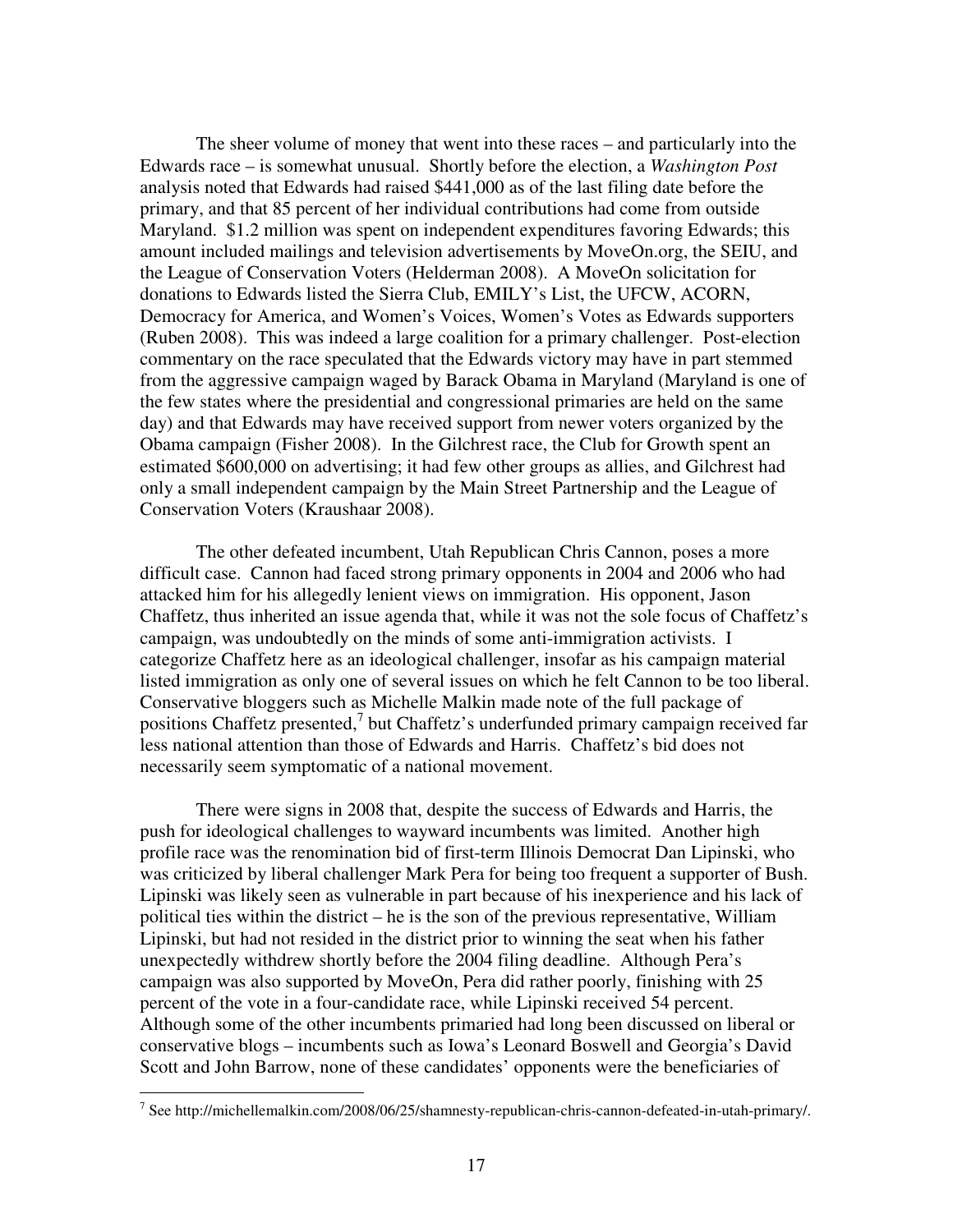national fundraising campaigns. This pattern held true in the Senate as well – of the four Senate incumbents with primary competition (Lindsay Graham, John Kerry, Frank Lautenberg, and Ted Stevens), only one (Kerry) faced an ideological challenger. Kerry's challenger ran poorly compared to the other three, Kerry paid little attention to him, and although the focus of the challenge was ideology, Kerry's unsuccessful presidential bid likely played a role in the challenge as well. $8$ 

 Kerry's experience was not unique. Among the unsuccessful primary challenges, two presidential candidates, Dennis Kucinich and Ron Paul, faced strong challengers who argued that the presidential bids of these two indicated a lack of concern for their districts. Kucinich's strongest challenger, Cleveland City Councilman Joseph Cimperman, garnered substantial support from the Cleveland business community, and raised a total of \$620,000. Both Kucinich and Paul allegedly discontinued their presidential bids in part to ward off their primary challengers. Although both Kucinich and Paul stand at the fringes of their parties, their challengers both chose not to emphasize their views, but to argue that their presidential ambitions had caused them to neglect their districts.

 Another interesting pattern in 2008 was the increasing number of challenges from the center, particularly to candidates who had tied themselves to the Club for Growth. Three Republicans who had long been favorites of the Club – Rick Keller (R-FL), Paul Broun (R-GA), and Doug Lamborn (R-CO) – were challenged from the center

 Of course, very few of the primary challenges over the past forty years have been successful, so the fact that this was the case in 2008 does not indicate that primarying will become less frequent in subsequent elections. At this early stage, threats are already being made against House and Senate incumbents. Most prominent among the targets of conservatives as of this writing is Iowa Senator Charles Grassley. Several news articles have mentioned potential primary opposition to Grassley, who has served as part of Senator Max Baucus's bipartisan working group on health care reform (Brownstein 2009, Calmes 2009). Whether or not such a challenge emerges, the threat of primarying has been held by some pundits to be a cause of Grassley's reluctance to seek a bipartisan compromise with Baucus. And the most noteworthy primarying threat going into the 2010 election has undoubtedly been to Pennsylvania Republican-turned-Democrat Arlen Specter. Facing a rematch with his 2004 primary opponent, former House Member and, subsequent to the challenge, Club for Growth President Pat Toomey, Specter joined the Democratic Party, where he faces being primaried from the left by Representative Joe Sestak. More general threats abound – the Club for Growth has distributed lists of the biggest spending Republicans, and RedState has posted a list, replete with general references to primary challenges, of Republicans who voted in favor of reprimanding Rep. Joe Wilson following his outburst during President Obama's health care address. And on the left, although the Working for Us PAC appears to be defunct, a new PAC, Accountability Now, was launched in early 2009 by prominent left-leaning bloggers,

<sup>&</sup>lt;sup>8</sup> Statewide polling in Massachusetts showed a substantial decrease in Kerry's popularity in Massachusetts following his presidential bid – see the 2005 Bay State Poll results, available at http://kahuna.merrimack.edu/polling/data.html.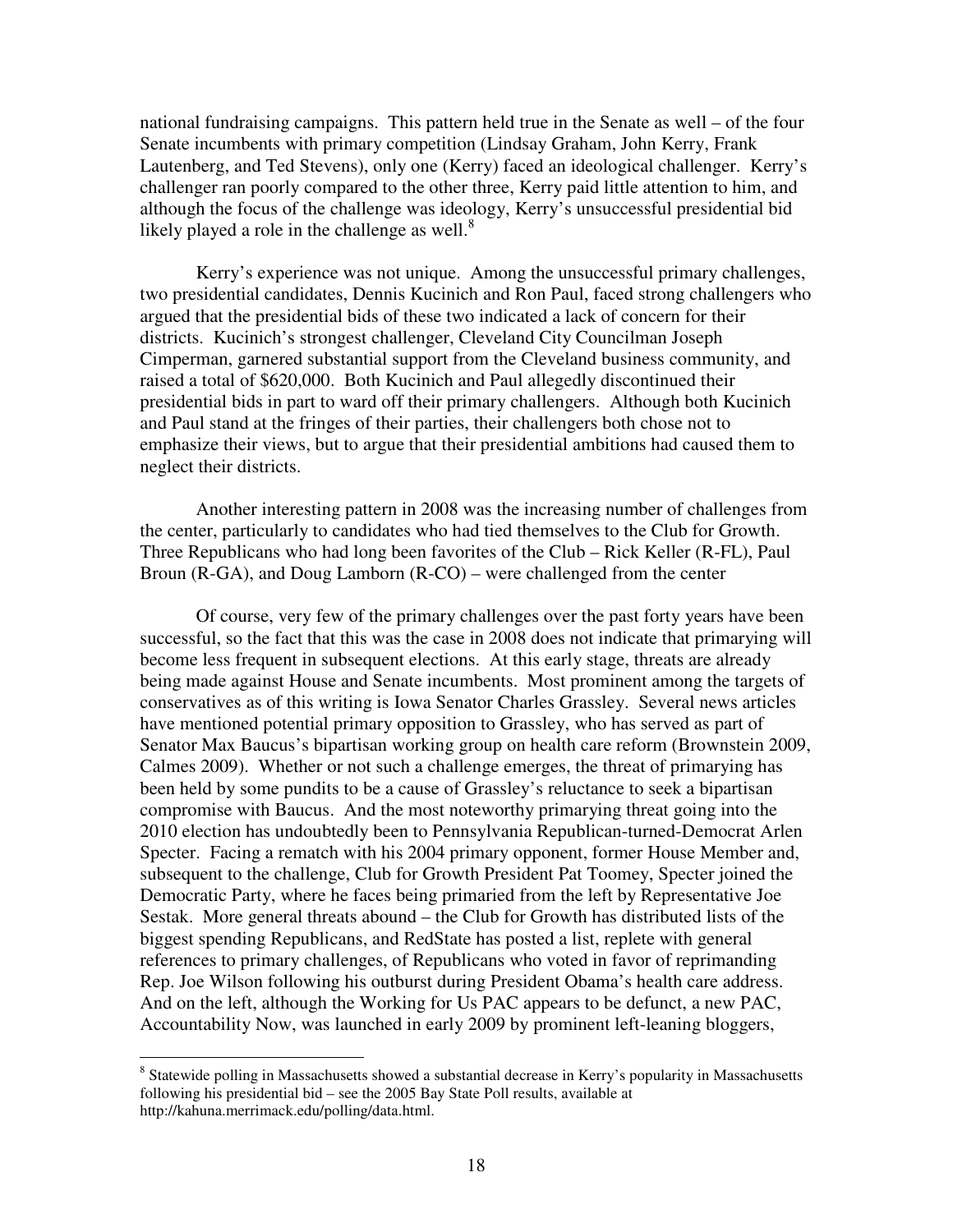with the same purpose in mind (see Rutenberg 2009). Just as some Republicans have been threatened regarding the health care bill, so speculation abounds on the left that "Blue Dog" Democrats will be challenged should they not support the public option.<sup>9</sup> From such threats, surely some primary challenges do emerge – the primarying threats of today carry with them the promise of financial support for primary opponents. As the Edwards and Harris races suggest, groups can now come close to recruiting candidates, a function that has rarely been within the power of anyone but the parties.

## **Is There Anything Different About Today's Primaries?**

 In this paper, I have sought to show that primary competition today is little different than it was in past decades; the differences that appear in the level of primary competition over the period from 1970 to 2008 tend to arise from partisan surges, from redistricting, from scandals, or from galvanizing issues such as busing or the Iraq War. Pundits are, then, a bit too hasty in proclaiming open season on moderate incumbents. There may be a wave of primary challenges to incumbents in future years, yet the wave has not yet appeared. The major unusual feature of the recent bout of primarying is that at least at its inception – the spate of challenges to Republican moderates in 2000 and 2002 – it began absent a strong partisan wave on the part of the party in which the primarying takes place.

 If there is anything different about the phenomenon of incumbents being "primaried" in recent years, it lies in the nature of the support for primary challengers. I have not considered the finances of primary challengers at length here – that is a subject for another paper – yet the twin Maryland races of 2008 are instructive in that a substantial percentage of the funds raised by these challengers were raised at the instigation of interest groups, were raised from out-of-state donors, and were raised through aggressive Internet solicitations. Ideology and partisanship are effective means for raising money, and the call to oust "RINOs" or Democrats who do not "act like Democrats" can be a compelling fundraising pitch. It is instructive to compare two of the more prominent 2008 primary bids: In the Maryland race, some reports claimed that ideological challenger Donna Edwards raised as much as ninety percent of her money from outside of her district; in contrast, Dennis Kucinich's major primary opponent, Joseph Cimperman, raised only three percent of his money outside of Ohio in his more traditional, competence-based challenge. It may well be that the primarying of incumbents is the result of national fundraising campaigns, while historically primary challenges have arisen at the local level, with little national attention. Furthermore, insofar as the Club for Growth and MoveOn have singled out numerous incumbents for criticism, it may well be that recent primary challenges have been instigated by such groups, and would not have arisen otherwise.

<sup>&</sup>lt;sup>9</sup> See, e.g. the National Journal (2009) Congressional insiders' poll.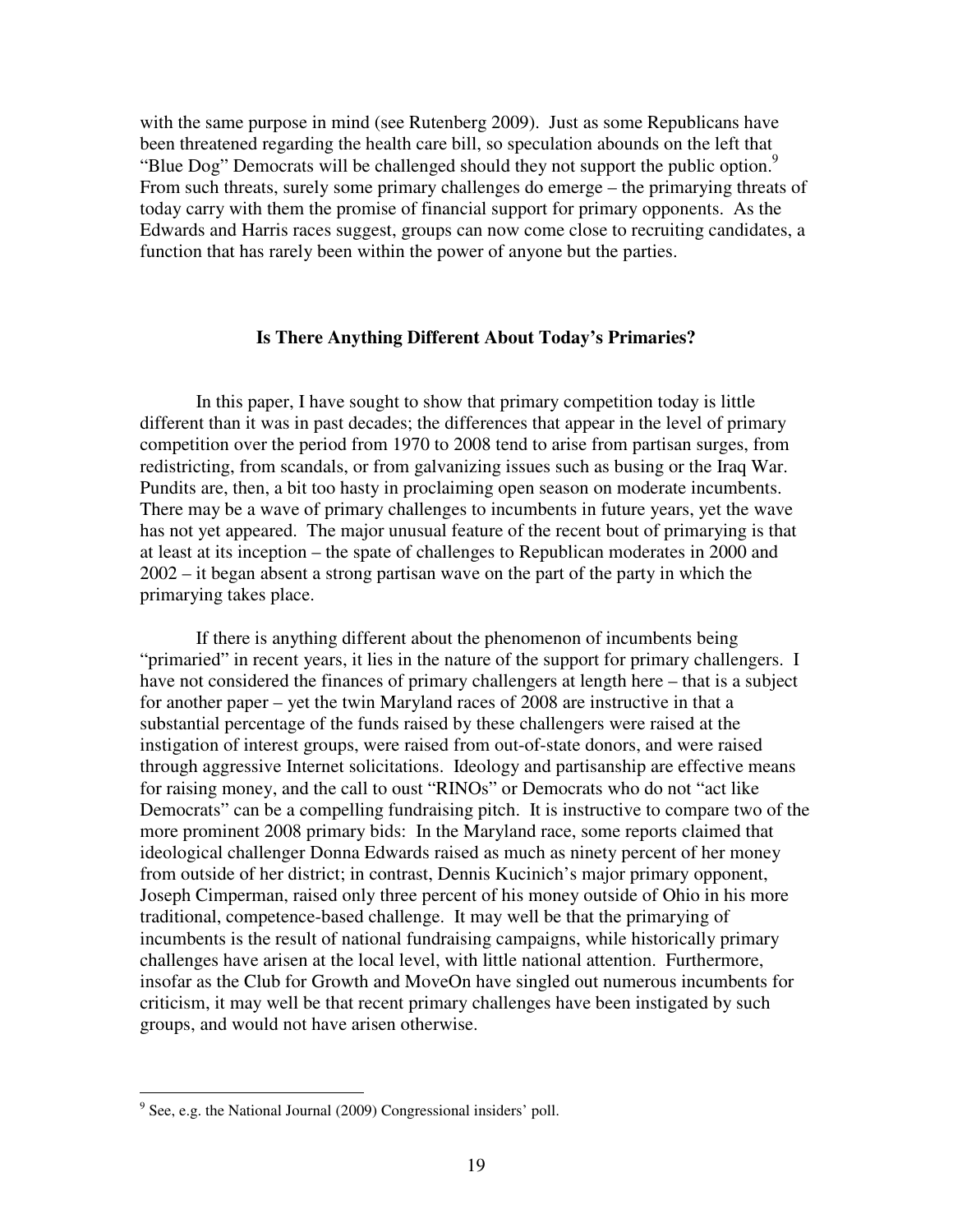In a way, recent reports of primarying play into a well-established paradigm in the political polarization literature. Many studies have concluded that the American electorate is not polarized, but that elites consistently say that it is, and act as if it is. Likewise, incumbents do not seem unduly threatened by primary challengers, but elites say that they are, and incumbents may well act as if they are. Following David Mayhew's (1974) characterization of incumbents as individuals who are highly riskaverse or Thomas Mann's (1978) characterization of them as "unsafe at any margin," incumbents may well live in fear of a primary challenge. The seeming randomness of the ones that do emerge may reinforce this fear. If representatives such as Wynn and Gilchrest, who rarely had to worry about general election competition, can be unseated, perhaps other safe incumbents ought to worry. Again, there is nothing beyond anecdotal evidence to support the claim that incumbents modify their voting based on their awareness of what has happened to Wynn, Gilchrest, or Joseph Lieberman, but it is certainly possible that they do. And it is certainly possible that unsuccessful ideological challenges hastened the retirements of incumbents such as Boehlert and Roukema.

 The media focus on primarying, and the threats made by groups about primarying, arguably play a useful role in encouraging party discipline, but actual primary challenges do not. In at least two recent races – the challenges to Gilchrest and Chafee – primary challenges arguably resulted in the loss of a seat for the Republican Party. The national party organizations have clearly gone all out to protect incumbents facing primary opponents, as President Bush's stumping for Chafee and the NRSC's support for Specter before his party switch show (see Boyer 2009). The mission of the party campaign committees is to support all incumbents, but there has been little support from any members of Congress for primary challengers. The parties clearly have an interest in discouraging these challenges from actually happening. Even if primary opponents do not come close to defeating incumbents, they are a nuisance, draining money that could be better used, from the party's perspective, for the general election or (in uncompetitive districts) redistributed to the party or to needier candidates.

Threats alone, however, can serve as an external whip system – should Grassley emerge from the 2010 campaign without an opponent, it is hard to see how threats have done anything but helped the Republican Party's opposition to major pieces of Democratic legislation. Such threats are likely more valuable in closely divided Congresses, or, in the case of current Senate, is a Senate where the Republican Party must hold all of its members in line in order to pose a credible filibuster threat. It may well be an exaggeration to propose that party leaders are Machiavellian enough to encourage such talk, insofar as primary threats were low in the closely divided Congresses of the 1998 and 2000 elections, but the logic makes sense. Such threats may also hasten the retirement of some moderates, and the parties of these retirees have generally held these seats in open seat races in the past decade.

 Finally, one must also consider primarying from the perspective of the groups that have led the charge. On the surface, many of these challenges make little sense. They are rarely successful, and they run the risk of throwing the race to the opposition party. However, mounting these campaigns can be an effective marketing tool. The Club for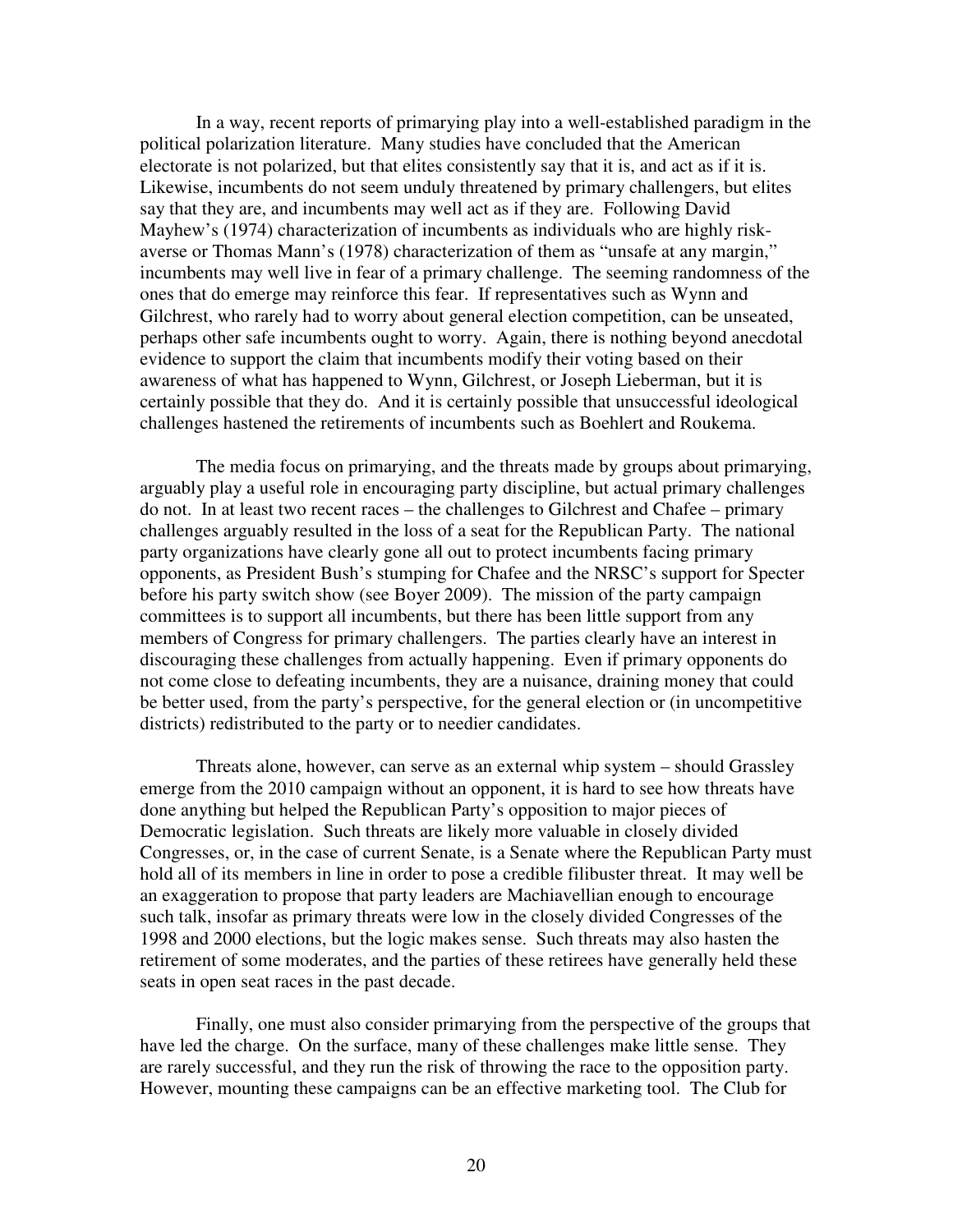Growth is perhaps best known for its support for primary challengers; alternately, other claims to fame for the group are its ads criticizing the "tax-hiking, government expanding, latte-drinking, Volvo-driving" Howard Dean and its attacks on Senators George Voinovich and Olympia Snowe for being "Franco-Americans." None of these campaigns seem particularly productive in terms of bringing about electoral change or even in changing the behavior of the ads' targets, but they have been productive in promoting the Club for Growth. One might argue that liberal groups have sought to follow this example simply because it is an effective way to achieve visibility, raise money, and develop a perception that the group is important. In the case of Accountability Now, for instance, the Firedoglake blog's Jane Hamsher has likely called valuable media attention to her blog because of her primarying threats.

 These conclusions may be cold comfort for the handful of incumbents who are successfully primaried. For anyone else, though, the rhetoric behind primarying may be either frightening or invigorating, depending on one's point of view. There may even be some value to political partisans of both sides in having a convenient name for this weapon. The reality, however, is that the level of primary competition today is little different from what it has been in primaries in years past.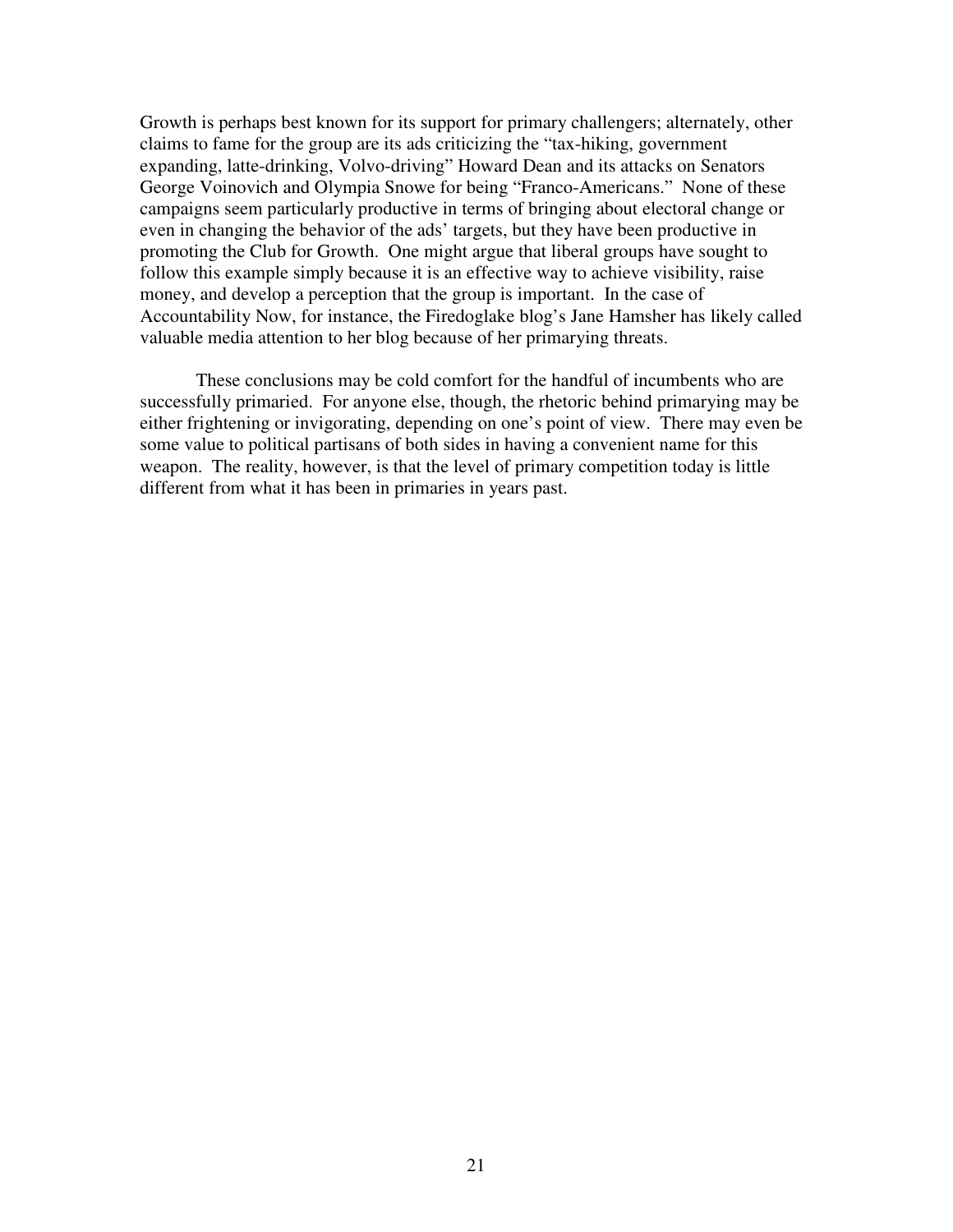## **Bibliography**

- Ansolabehere, Stephen, and Alan Gerber. 1996. "The Effects of Filing Fees and Petition Requirements on U.S. House Elections." *Legislative Studies Quarterly* 21 (2): 249-264.
- Ansolabehere, Stephen, John Mark Hansen, Shigeo Hirano, and James M. Snyder, Jr. 2006. "The Decline of Competition in US Primary Elections, 1908-2004." In *The Marketplace of Democracy: Electoral Competition and American Politics*, ed. Michael P. McDonald and John Samples. Washington, DC: Brookings Institution and Cato Institute, pp. 74-101.
- Bai, Matt. 2003. "Fight Club." *The New York Times*, 10 August.
- Barone, Michael, et al. 1971-2009. *Almanac of American Politics*. Various publishers.
- Bernstein, Robert A. 1977. "Divisive Primaries Do Hurt: US Senate Races, 1956-1972." *American Political Science Review* 71 (2): 540-545.
- Blake, Aaron. 2007. "Club for Growth Sees Wealth of Opportunities in 2008 Cycle." *The Hill*, 28 September.
- Born, Richard. 1981. "The Influence of House Primary Election Divisiveness on General Election Margins, 1962-1976." *Journal of Politics* 43 (3): 640-661.
- Boyer, Peter J. 2009. "The Political Scene: Getting to No." *The New Yorker*, 28 September, pp. 32-37.
- Brown, Lara M. 2006. "Revisiting the Character of Congress: Scandals in the U.S. House of Representatives, 1966-2002." *Journal of Political Marketing* 5 (1/2):149-72.
- Brownstein, Ronald. 2009. "The Parliamentary Challenge: Legislators Face Enveloping Pressure to Stand with their Side on Every Major Issue." *National Journal*, 12 September.
- Burden, Barry C. 2001. "The Polarizing Effects of Congressional Primaries." In *Congressional Primaries and the Politics of Representation*, ed. Peter F. Galderisi, Marni Ezra, and Michael Lyons. Lanham, MD: Rowman and Littlefield, pp. 95-115
- Calmes, Jackie. 2009. "Congressional Memo: GOP Senator Draws Critics in Both Parties." *New York Times*, 22 September.
- Cillizza, Chris. 2005. "Out of the Club: Why a Conservative Powerhouse Booted its Founder." *Washington Monthly*, May.
- Fisher, Marc. 2008. "Counting on Change Back from the Campaign." *Washington Post*, 13 February.
- Galderisi, Peter F., and Marni Ezra. 2001. "Congressional Primaries in Historical and Theoretical Context." In *Congressional Primaries and the Politics of Representation*, ed. Peter F. Galderisi, Marni Ezra, and Michael Lyons. Lanham, MD: Rowman and Littlefield, pp. 11-28.
- Goodliffe, Jay, and David B. Magleby. 2001. "Campaign Finance in US House Primary and General Elections." In *Congressional Primaries and the Politics of Representation*, ed. Peter F. Galderisi, Marni Ezra, and Michael Lyons. Lanham, MD: Rowman and Littlefield, pp. 62-76.
- Hacker, Andrew. 1965. "Does a 'Divisive' Primary Harm a Candidate's Chances?" *American Political Science Review* 59 (1): 105-110.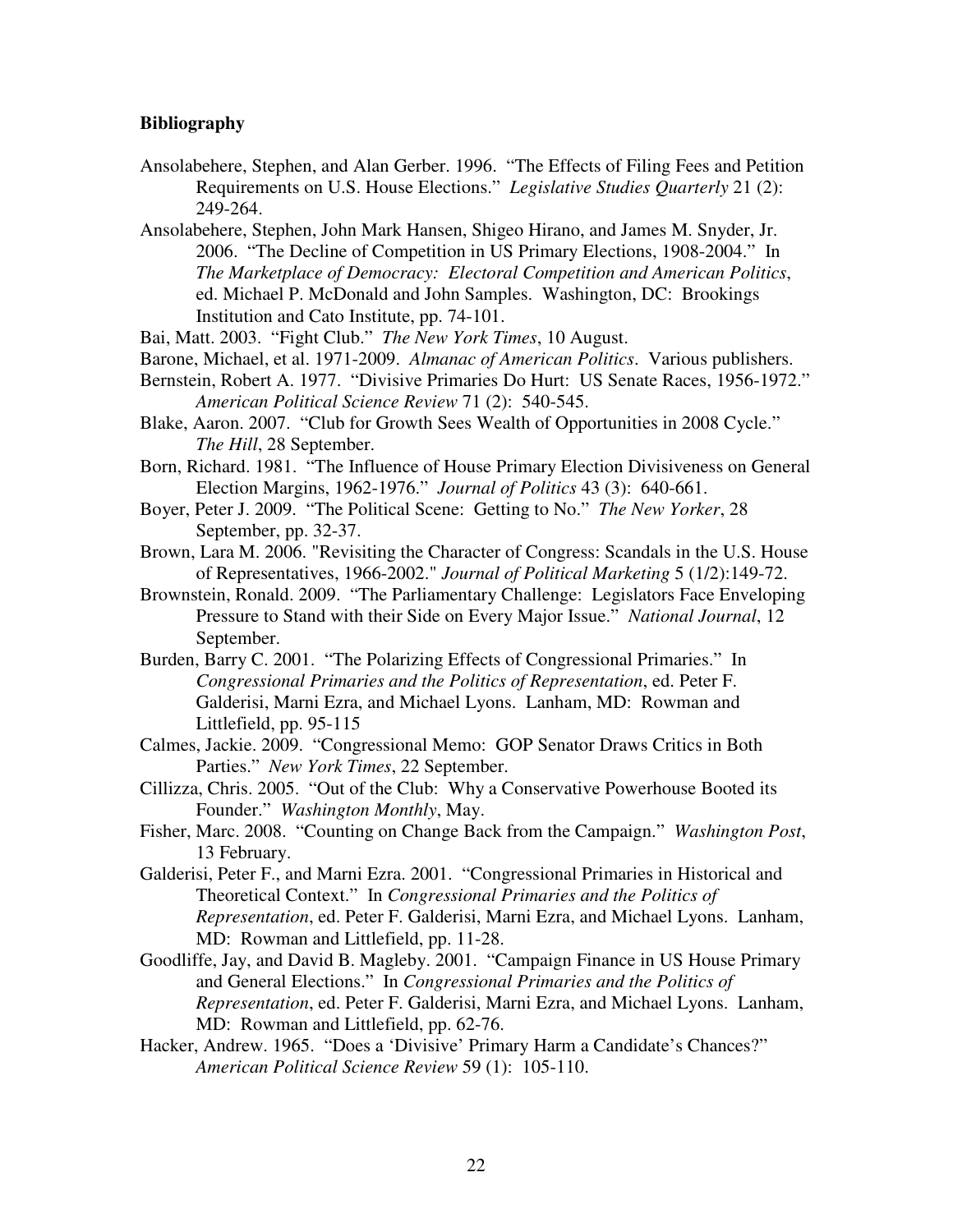- Hacker, Jacob S., and Paul Pierson. 2005. *Off Center: The Republican Revolution and the Erosion of American Democracy*. New Haven, CT: Yale University Press.
- Helderman, Rosalind S. 2008. "Edwards's Campaign Builds Steam as she Outraises Wynn." *Washington Post*, 3 February.
- Herrnson, Paul S., and James G. Gimpel. 1995. "District Conditions and Primary Divisiveness in Congressional Elections." *Political Research Quarterly* 48 (1): 117-134.
- Jacobson, Gary. 2004. *The Politics of Congressional Elections*, 6<sup>th</sup> ed. New York: Longman.
- Johnson, Donald Bruce, and James R. Gibson. 1974. "The Divisive Primary Revisited: Party Activists in Iowa." *American Political Science Review* 68 (1): 67-77.
- Kenney, Patrick. 1988. "Sorting Out the Effects of Primary Divisiveness in Congressional and Senatorial Elections." *Western Political Quarterly* 41 (4): 765-777.
- Kenney, Patrick J., and Tom W. Rice. 1984. "The Effect of Primary Divisiveness in Gubernatorial and Senatorial Elections." *Journal of Politics* 46 (3): 904-915.
- Kenney, Patrick J., and Tom W. Rice. 1987. "The Relationship Between Divisive Primaries and General Election Outcomes." *American Journal of Political Science* 31 (1): 31-44.
- Kraushaar, Josh. 2008. "Party Activists Bring Down Maryland Duo." *The Politico*, 14 February.
- Laffey, Steve. 2007. *Primary Mistake: How the Washington Republican Establishment Lost Everything in 2006 (and Sabotaged My Senatorial Campaign)*. New York: Penguin.
- Mann, Thomas. 1978. *Unsafe at Any Margin: Interpreting Congressional Elections*. Washington, DC: American Enterprise Institute.
- Mayhew, David. 1974. *Congress: The Electoral Connection*. New Haven, CT: Yale University Press.
- Mayhew, David. 1986. *Placing Parties in American Politics*. Princeton, NJ: Princeton University Press.
- National Journal. 2009. "Congressional Insiders Poll: What is the most likely outcome of President Obama's health care reform initiative?" *National Journal*, 26 September.
- Noah, Timothy. 2004. "Who's Afraid of the Club for Growth?: The Most Fearsome 527 Has a Bark Much Worse than its Bite." *Slate*, 16 November.
- Nichols, John. 2006. "No to Pro-War Democrats." *The Nation,* 8 May.
- Olson, Bradley, and Matthew Hay Brown. 2008. "Incumbents Wynn, Gilchrest Ousted: Change-Minded Electorate Sides with Challengers in Congressional Districts." *Baltimore Sun*, 13 February.
- Piereson, James E., and Terry B. Smith. 1975. "Primary Divisiveness and General Election Success: A Re-Examination." *Journal of Politics* 37 (2): 555-562.
- Ruben, Adam. 2008. "Victory! Progressives Defeat a Right-Wing Dem in Congress." Washington, DC: MoveOn.org Political Action.
- Rutenberg, Jim. 2009. "Bloggers Create PAC to Recruit Liberal Candidates." *New York Times*, 26 February.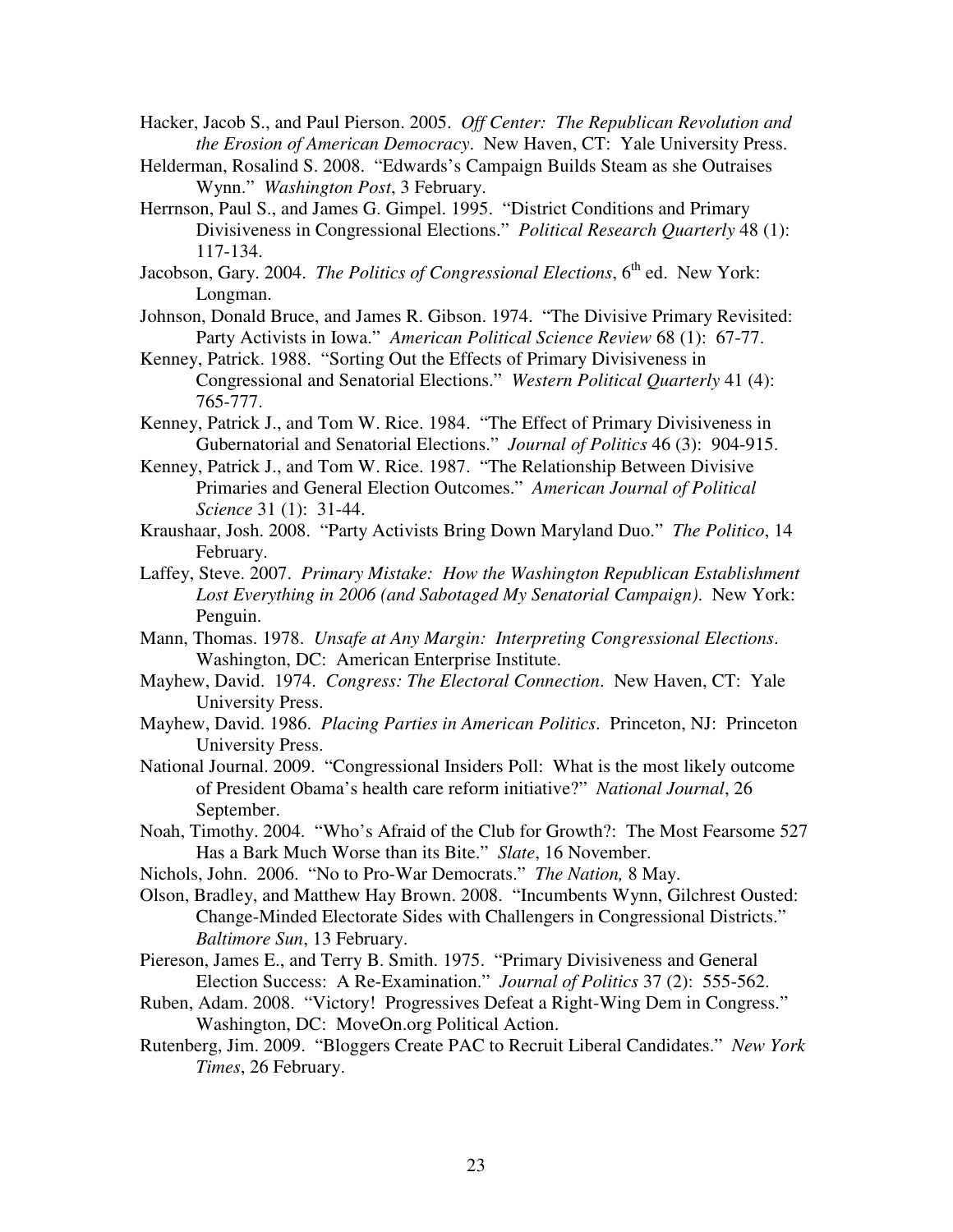- Schantz, Harvey. 1980. "Contested and Uncontested Primaries for the US House." *Legislative Studies Quarterly* 5 (4): 545-562.
- Steen, Jennifer A. 2006. *Self-Financed Candidates in Congressional Elections*. Ann Arbor, MI: University of Michigan Press.
- Turner, Julius. 1953. "Primary Elections as the Alternative to Party Competition in 'Safe' Districts." *Journal of Politics* 15 (2): 197-210.
- Various Authors. 197x-2009. *Politics in America.* Washington, DC: Congressional Quarterly.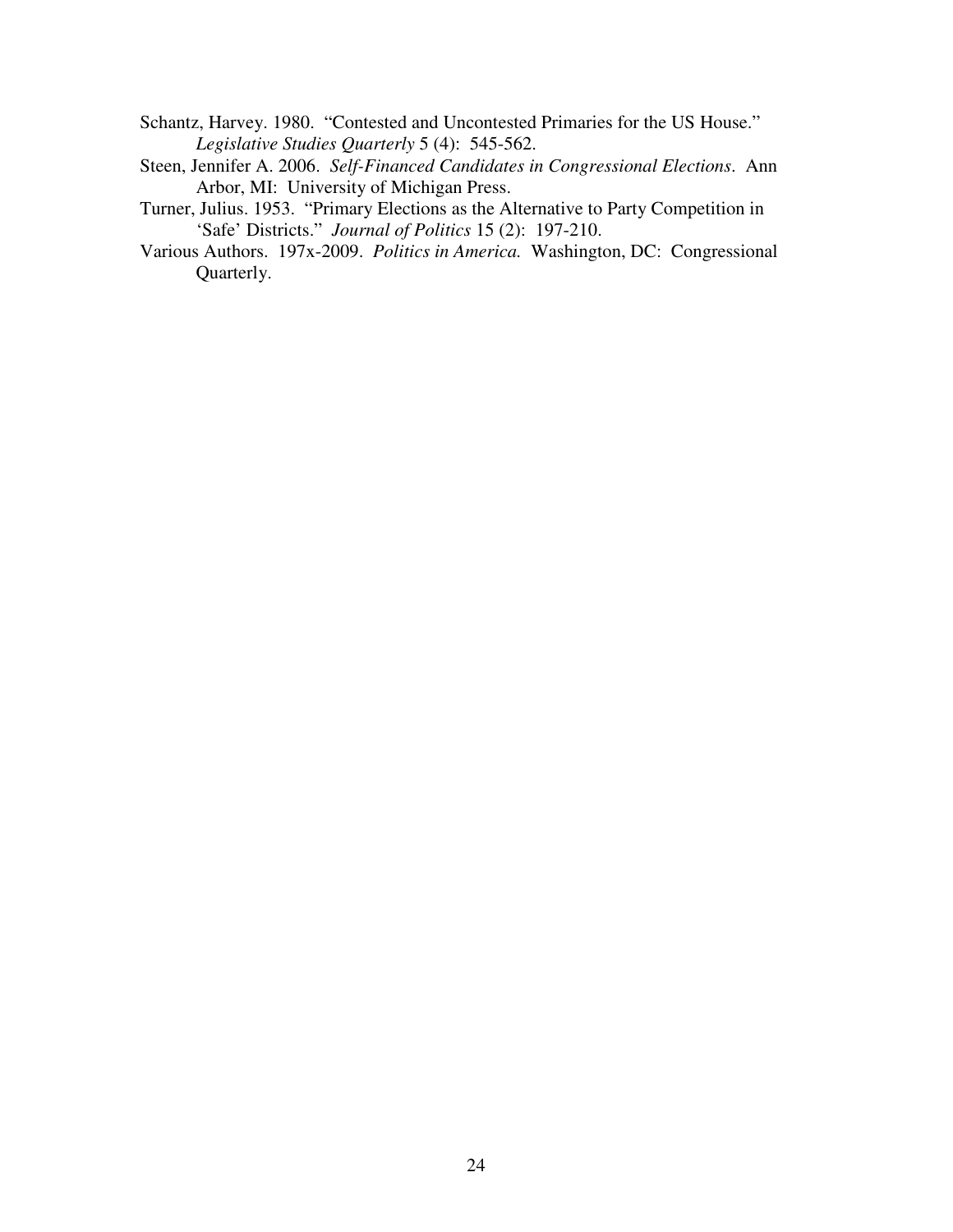| Category                        | N      | Examples                                                                  |
|---------------------------------|--------|---------------------------------------------------------------------------|
| Scandal                         | 92     | Most of these challenges involve allegations of corruption, bribery, or   |
|                                 |        | campaign finance violations. Several involve sexual misdeeds. Some        |
|                                 |        | years feature a specific scandal, e.g. Abscam (two challenges in 1980)    |
|                                 |        | or the House Bank scandal (fourteen challenges in 1992).                  |
| Competence, Age                 | 105    | Most are straightforward criticisms of the incumbent's abilities, either  |
|                                 |        | involving their achievements as a legislator or the effects of age. Also  |
|                                 |        | included are criticisms of the incumbent's knowledge of the district      |
|                                 |        | (some are criticized for living outside the district or spending too much |
|                                 |        | time in Washington). Some challenges also are based on criticism of       |
|                                 |        | the amount of time the representative has spent running for higher        |
|                                 |        | office.                                                                   |
| Local Issue                     | 14     | Six of these concern the effects of busing on the district; other issues  |
|                                 |        | include power plant siting, timber harvesting policies, crime rates       |
|                                 |        | within the district, and policies related to local airports.              |
| <b>National Issue</b>           | 40     | These are discussed in detail below; frequently mentioned issues          |
|                                 |        | include the Vietnam War (eight challenges), abortion (thirteen            |
|                                 |        | challenges), NAFTA and trade policy (three challenges), and               |
|                                 |        | immigration (five challenges).                                            |
| Ideological Challenge from      | 32     | Incumbent criticized for being too extreme or too partisan for district.  |
| Center                          |        |                                                                           |
| Ideological Challenge from      | 87     | Incumbent criticized for being too moderate or insufficiently partisan.   |
| Left (Democrats) or Right       |        | Discussed in further detail below.                                        |
| (Republicans)                   |        |                                                                           |
| Race                            | 57     | Challenges in this category are only those that specifically mention      |
|                                 |        | race; that is, they are not instances where a white candidate challenges  |
|                                 |        | a nonwhite candidate, but only those where the race of the                |
|                                 |        | representative is at issue. Many involve claims that only a minority      |
|                                 |        | should represent a minority district; others involve challenges among     |
|                                 |        | minority groups (e.g. a Latino challenging an African-American in a       |
|                                 |        | mixed district).                                                          |
| <b>Local Party Factionalism</b> | 21     | Most of these challenges take place in urban districts (e.g. Chicago,     |
|                                 |        | Boston, New York) where competition tends to be between the local         |
|                                 |        | machine and anti-machine politicians.                                     |
| Ambitious Challenger            | 22     | Challenges made by prominent local officeholders, focused primarily       |
|                                 |        | on the challenger, not any defects of the incumbent. Several of these     |
|                                 |        | include challenges made by former representatives of the district who     |
|                                 |        | had left the seat to unsuccessfully seek higher office.                   |
| Redistricting                   | 36     | Challenges waged by local politicians who represent areas newly           |
|                                 |        | incorporated into a House district following redistricting.               |
| Other                           | $\tau$ | Includes cases where incumbents retired, then changed their minds and     |
|                                 |        | ran again (3), where incumbents switched parties (2), and Lyndon          |
|                                 |        | LaRouche supporters (2).                                                  |
| No Reason Given                 | 215    | No explanation given for the motivation of challengers in these races.    |
|                                 |        | These races had the highest mean primary vote percentage for              |
|                                 |        | incumbents (67 percent) and no successful challenges. Because             |
|                                 |        | incumbents were considered to have been challenged if their vote          |
|                                 |        | percentage was below 75 percent, there are many cases here where two      |
|                                 |        | or more challengers collectively held the incumbent below that amount     |
|                                 |        | while failing to receive more than ten or fifteen percent of the vote     |
|                                 |        | themselves.                                                               |
| Total                           | 723    |                                                                           |

# Table 1: Types of Primary Challenges, 1970-2008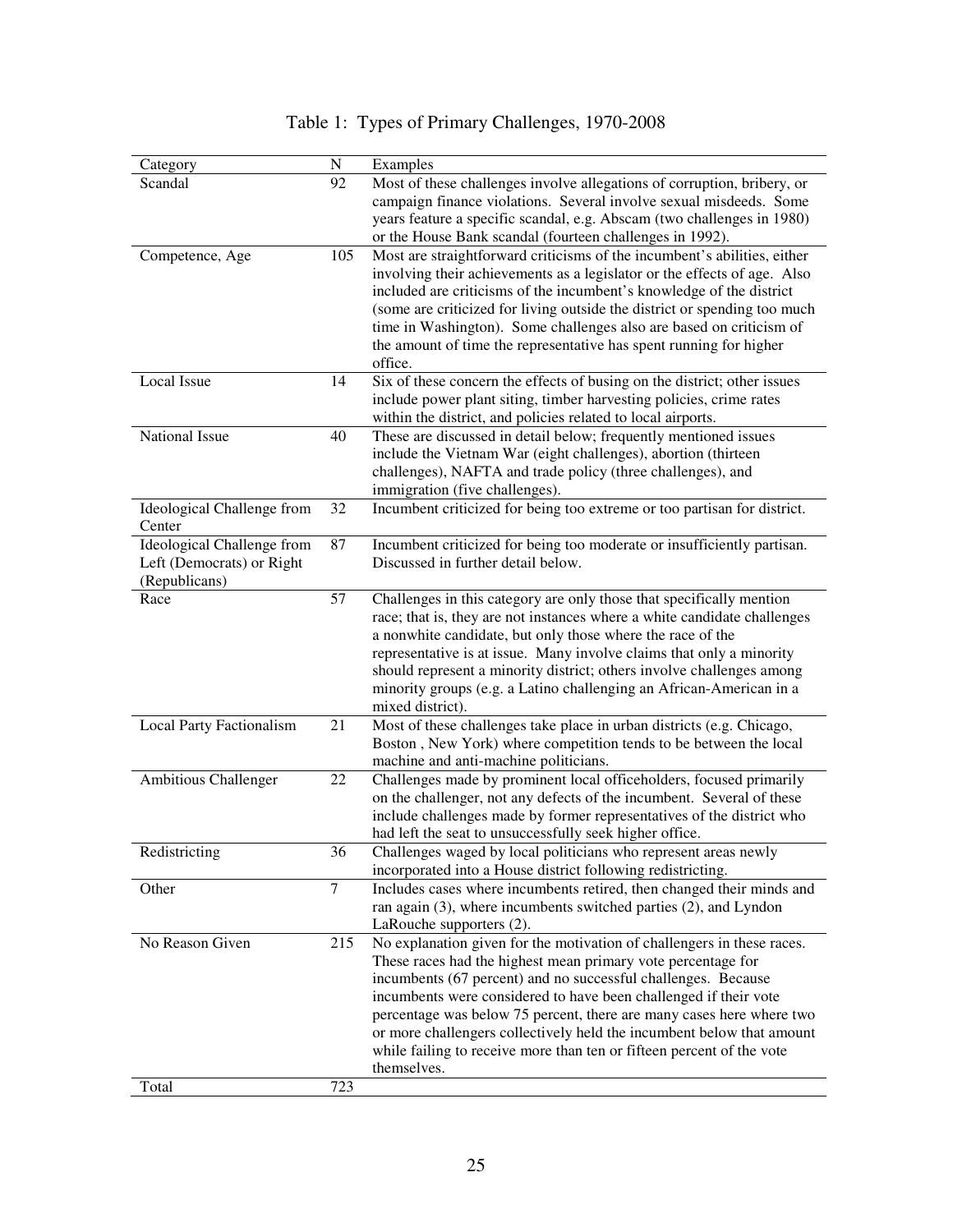| Year | Incumbent                    | Reason                 | Year | Incumbent                      | Reason                 | Year | Incumbent                     | Reason                 |
|------|------------------------------|------------------------|------|--------------------------------|------------------------|------|-------------------------------|------------------------|
| 1972 | Miller (D-CA)                | Issue<br>(Vietnam)     | 1992 | Riggs (R-CA)                   | Issue (Pay<br>Raise)   | 2004 | Franks (R-AZ)                 | Ideology               |
|      | Rarick (D-LA)                | Ideology               |      | Thomas (R-CA)                  | Ideology               |      | Flake (R-AZ)                  | Issue<br>(Immigration) |
|      | Hicks (D-MA)                 | Issue<br>(Busing)      |      | Porter (R-IL)                  | Issue<br>(Abortion)    |      | Kolbe (R-AZ)                  | Issue<br>(Immigration) |
|      | Nedzi (D-MI)                 | Issue<br>(Busing)      |      | Meyers (R-KS)                  | Ideology               |      | Lantos (D-CA)                 | Issue (Iraq)           |
|      | W. Ford (D-MI)               | Issue<br>(Busing)      |      | Sikorski (D-MN)                | Issue<br>(Abortion)    |      | Gilchrest (R-MD)              | Ideology               |
|      | Delaney (D-MI)               | Ideology               |      | Wheat (D-MO)                   | Ideology<br>(Centrist) |      | Bartlett (R-MD)               | Ideology               |
|      | Rooney (D-MI)                | Ideology               |      | Swett (D-NH)                   | Issue<br>(Abortion)    |      | Boehlert (R-NY)               | Ideology               |
|      | Saylor (R-PA)                | Ideology               |      | Synar (D-OK)                   | Ideology<br>(Centrist) |      | Cannon (R-UT)                 | Issue<br>(Immigration) |
|      | Dent (D-PA)                  | Ideology<br>(Centrist) |      | R. Hall (D-TX)                 | Ideology               |      |                               |                        |
|      | J. Young (D-TX)              | Issue<br>(Busing)      |      |                                |                        |      |                               |                        |
|      | R. Casey (D-TX)              | Ideology               |      |                                |                        |      |                               |                        |
| 1974 | McCloskey (R-CA)             | Ideology               | 1994 | Thomas (R-CA)                  | Ideology               | 2006 | Woolsey (D-CA)                | Ideology<br>(Centrist) |
|      | Hinshaw (R-CA)               | Watergate              |      | Calvert (R-CA)                 | Issue<br>(Abortion)    |      | Dreier (R-CA)                 | Issue<br>(Immigration) |
|      | Evans (D-CO)                 | Ideology               |      | Reynolds (D-IL)                | Issue<br>(NAFTA)       |      | Harman (D-CA)                 | Ideology               |
|      | Lehman (D-FL)                | Ideology<br>(Centrist) |      | Porter (R-IL)                  | Issue<br>(Abortion)    |      | Bilbray (R-CA)                | Ideology               |
|      | McClory (R-IL)               | Ideology               |      | McCloskey (D-IN)               | Ideology<br>(Centrist) |      | Keller (R-FL)                 | Issue<br>(Term Limits) |
|      | Kyros (D-ME)<br>Nedzi (D-MI) | Ideology<br>Issue      |      | Meyers (R-KS)<br>Barlow (D-KY) | Ideology<br>Ideology   |      | Wynn (D-MD)<br>Schwarz (R-MI) | Ideology<br>Ideology   |

Table 2: Comparison of Primary Challenges, Three Different Time Periods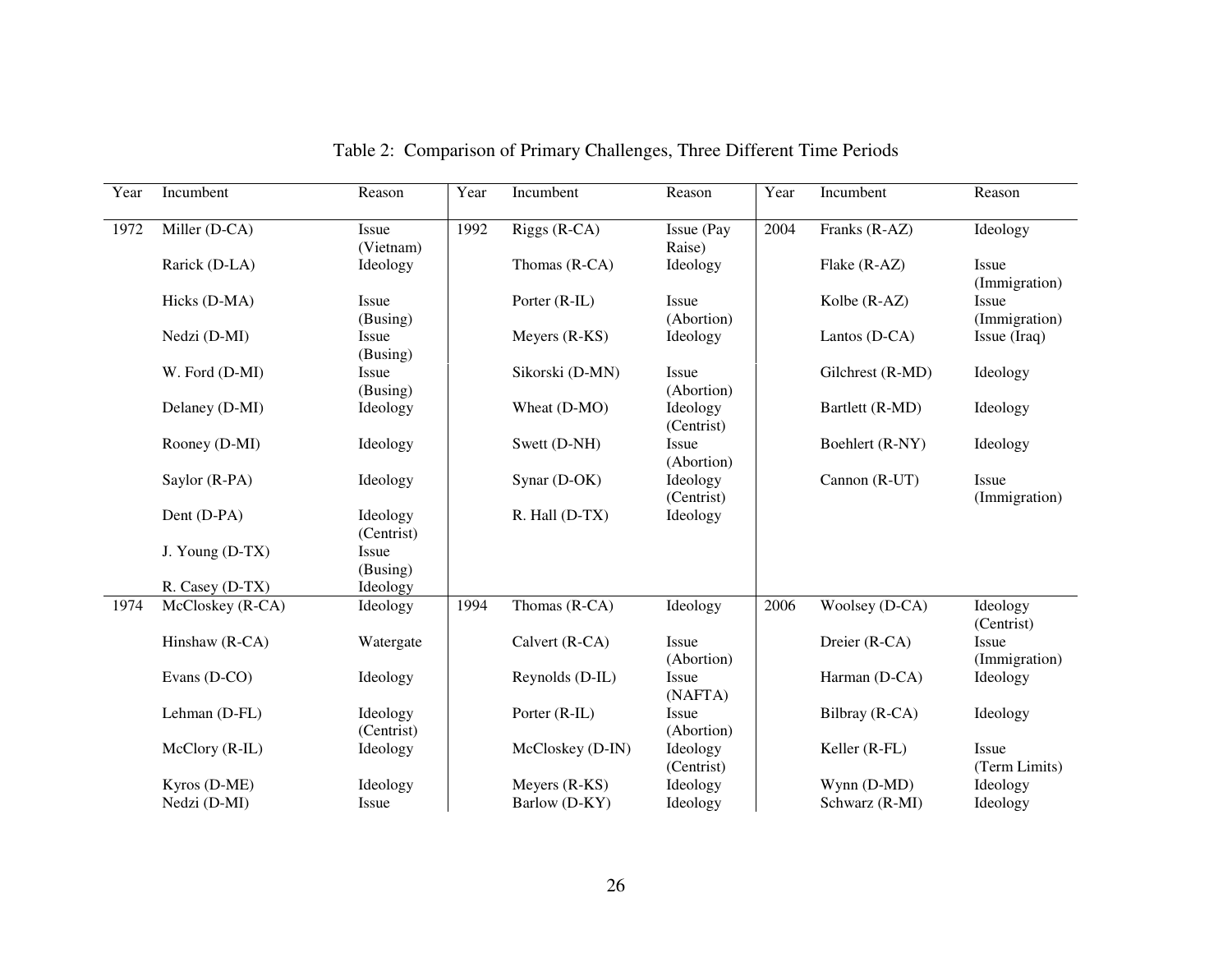|      |                 | (Busing)   |      |                  | (Centrist)          |      |                    |                            |
|------|-----------------|------------|------|------------------|---------------------|------|--------------------|----------------------------|
|      | Murphy (D-NY)   | Ideology   |      | N. Smith (R-MI)  | Issue<br>(Abortion) |      | Knollenberg (R-MI) | Ideology<br>(Centrist)     |
|      | R. Casey (D-TX) | Ideology   |      | Parker (D-MS)    | Ideology            |      | Towns (D-NY)       | Issue                      |
|      |                 |            |      |                  |                     |      |                    | (Tobacco)                  |
|      | Milford (D-TX)  | Ideology   |      | $Clay (D-MO)$    | Issue               |      | Langevin (D-RI)    | Ideology                   |
|      |                 |            |      |                  | (Abortion)          |      |                    |                            |
|      | Slack (D-WV)    | Ideology   |      | Mann (D-OH)      | Ideology            |      | Cuellar (D-TX)     | Ideology                   |
|      |                 |            |      |                  |                     |      | Cannon (R-UT)      | Issue                      |
|      |                 |            |      |                  |                     |      |                    | (Immigration)              |
| 1976 | Flowers (D-AL)  | Ideology   | 1996 | Chenoweth (R-ID) | Ideology            | 2008 | Lamborn (R-CO)     | Ideology                   |
|      |                 |            |      |                  | (Centrist)          |      |                    | (Centrist)<br><b>Issue</b> |
|      | McDonald (D-GA) | Ideology   |      | Porter (R-IL)    | Ideology            |      | Keller (R-FL)      | (Term Limits)              |
|      | Mazzoli (D-KY)  | Issue      |      | Morella (R-MD)   | Ideology            |      | Broun (R-GA)       | Ideology                   |
|      |                 | (Busing)   |      |                  |                     |      |                    | (Centrist)                 |
|      | Byron (D-MD)    | Ideology   |      | Bass (R-NH)      | Issue               |      | Scott (D-GA)       | Ideology                   |
|      |                 |            |      |                  | (Abortion)          |      |                    |                            |
|      | Fountain (D-NC) | Ideology   |      | Kelly (R-NY)     | Ideology            |      | Lipinski (D-IL)    | Ideology                   |
|      | Whalen (R-OH)   | Ideology   |      | McNulty (D-NY)   | Ideology            |      | Boswell (D-IA)     | Ideology                   |
|      | E. Jones (D-TN) | Ideology   |      | Boehlert (R-NY)  | Issue               |      | Gilchrest (R-MD)   | Ideology                   |
|      |                 | (Centrist) |      |                  | (Abortion)          |      |                    |                            |
|      | White (D-TX)    | Ideology   |      | Greenwood (R-PA) | Ideology            |      | Wynn (D-MD)        | Ideology                   |
|      |                 |            |      | McDade (R-PA)    | Ideology            |      | Jones $(R-NC)$     | Issue                      |
|      |                 |            |      |                  |                     |      |                    | (Iraq War)                 |
|      |                 |            |      | Goodling (R-PA)  | Ideology            |      | $McHenry (R-NC)$   | <b>Issue</b>               |
|      |                 |            |      |                  |                     |      |                    | (Iraq War)                 |
|      |                 |            |      | Laughlin (R-TX)  | Ideology            |      | Inglis $(R-SC)$    | Ideological                |
|      |                 |            |      | Bentsen (D-TX)   | Issue               |      | Cannon (R-UT)      | Ideological                |
|      |                 |            |      |                  | (Abortion)          |      |                    |                            |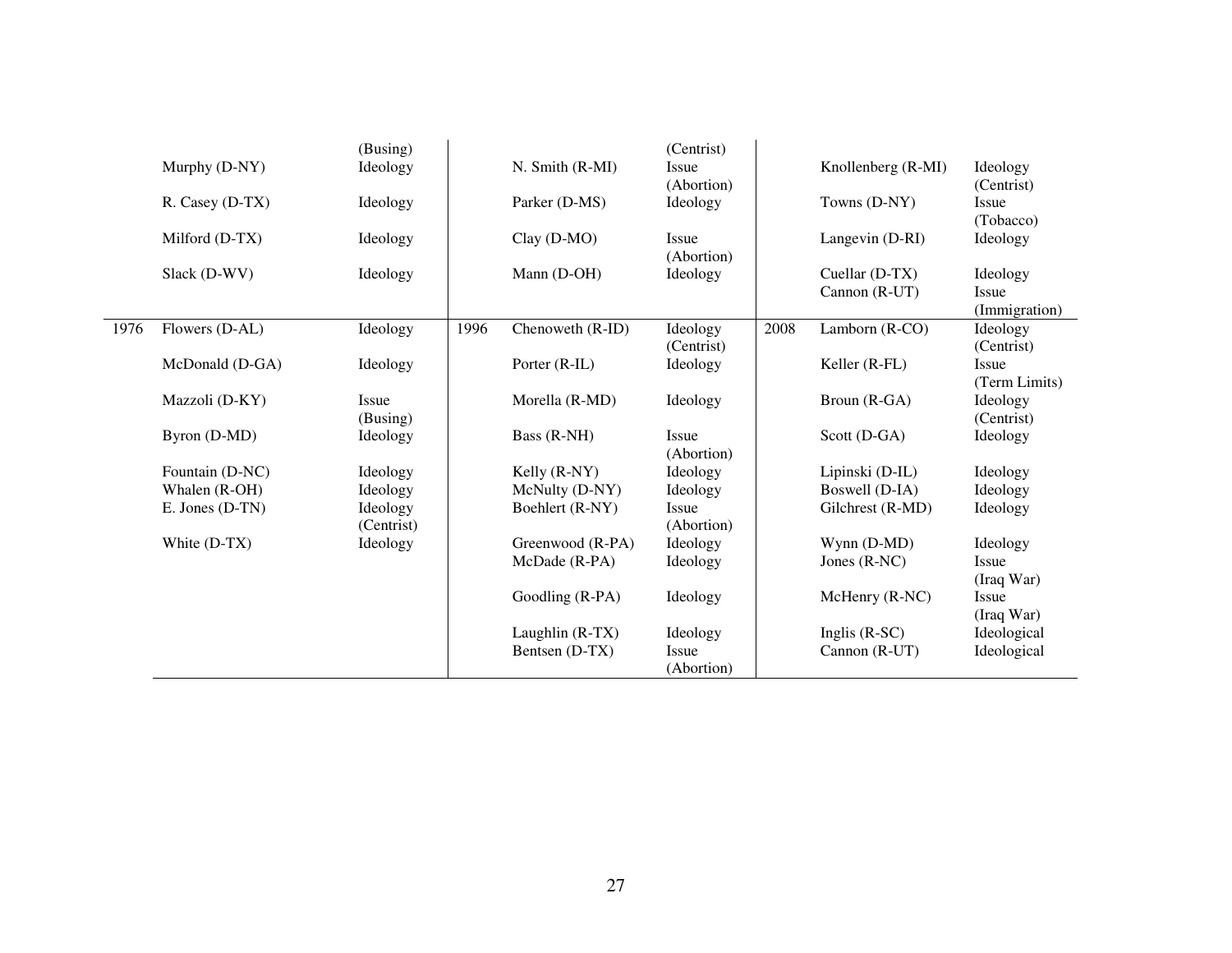| Year  | <b>Total Number</b> | <b>Most Frequent Reason</b> | Other Common Reasons (N)               |
|-------|---------------------|-----------------------------|----------------------------------------|
|       | of Challenges       | for Challenges (N)          |                                        |
| 1970  | 51                  | National Issue (8)          |                                        |
| 1972  | 59                  | Competence/Age (13)         | Race $(10)$ ; Redistricting $(7)$      |
| 1974  | 44                  | Competence/Age (8)          | Ideology $(8)$ ; Race $(7)$            |
| 1976  | 45                  | Competence/Age (10)         | Scandal $(8)$ ; Ideology $(6)$         |
| 1978  | 45                  | Scandal (11)                |                                        |
| 1980  | 48                  | Scandal (12)                | Competence/Age (7)                     |
| 1982  | 27                  | Redistricting (7)           |                                        |
| 1984  | 29                  | Scandal (4)                 |                                        |
| 1986  | 15                  | Competence/Age (4)          |                                        |
| 1988  | 19                  | Scandal (6)                 |                                        |
| 1990  | 31                  | Scandal (7)                 | Competence/Age (5)                     |
| 1992  | 87                  | Scandal (19)                | Competence/Age (10);                   |
|       |                     |                             | Redistricting (10)                     |
| 1994  | 46                  | Race $(7)$                  | National Issue (5)                     |
| 1996  | 32                  | Ideology $(8)$              | Race $(5)$                             |
| 1998  | 16                  | Ideology $(4)$              |                                        |
| 2000  | 13                  |                             | No reason present in more than 3 races |
| 2002  | 31                  | Redistricting (7)           | Ideology $(4)$                         |
| 2004  | 24                  | National issue (4);         |                                        |
|       |                     | Ideology $(4)$              |                                        |
| 2006  | 28                  | Competence/Age (7)          | Ideology $(6)$                         |
| 2008  | 33                  | Ideology $(7)$ ;            | Scandal (4)                            |
|       |                     | Competence/Age (7)          |                                        |
| Total | 723                 | Competence/Age (105)        | Scandal (92); Ideology (87)            |

Table 3: Most Frequent Reasons for Primary Challenges, by Year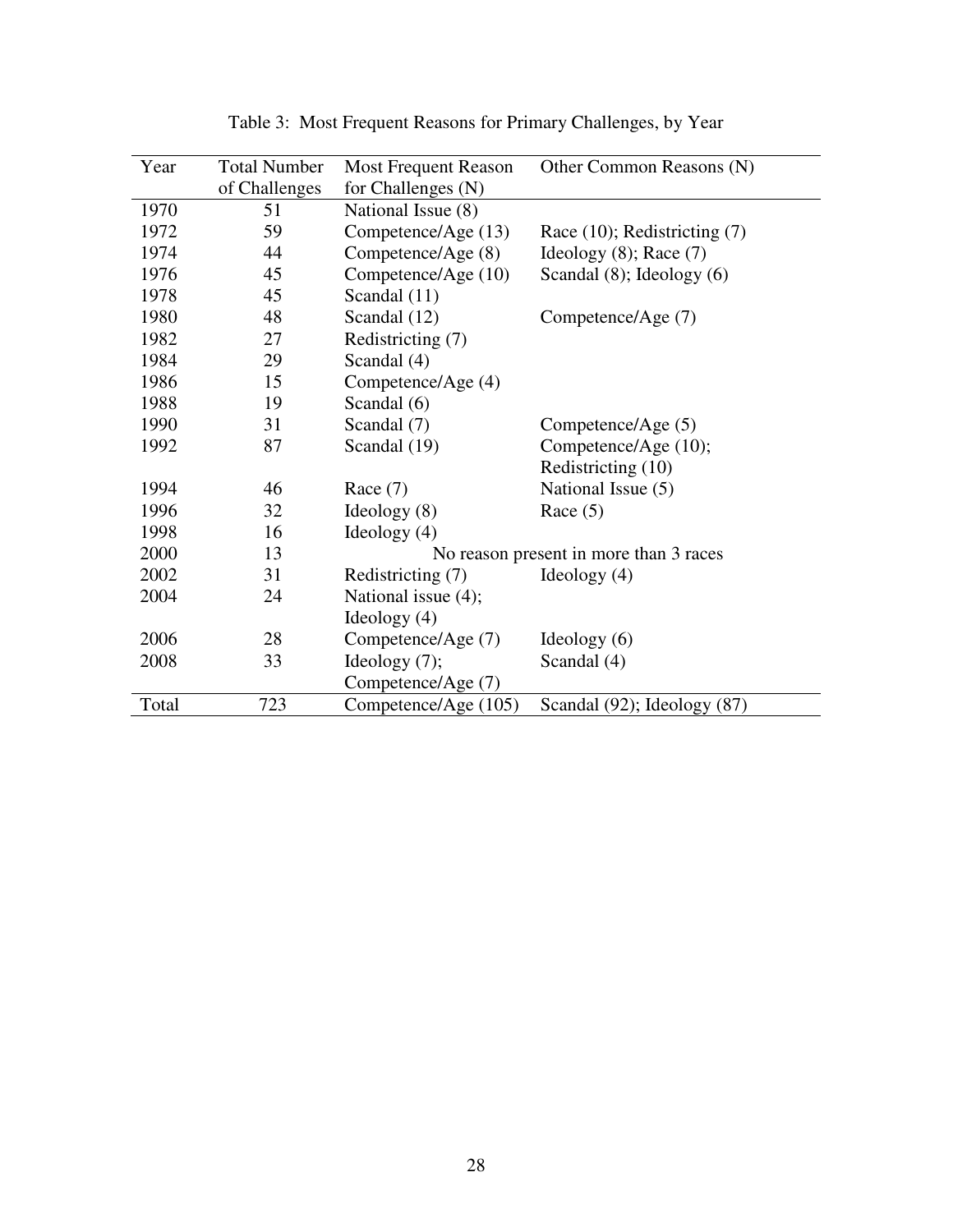|  |  |  | Table 4: Primary Competition and Primarying by Party Organization Level |  |
|--|--|--|-------------------------------------------------------------------------|--|
|  |  |  |                                                                         |  |

| <b>TPO</b>  |            | <b>Contested Primary</b> |           | <b>Ideological Primary</b> |          |          |  |
|-------------|------------|--------------------------|-----------|----------------------------|----------|----------|--|
|             | 1970-2008  | 1970s                    | 2000s     | 1970-2008                  | 1970s    | 2000s    |  |
|             | 8.0        | 11.9                     | 5.8       | 0.6                        | 1.1      | 0.7      |  |
| $2$ (PF)    | 9.1(8.9)   | 15.8(10.5)               | 5.6(5.0)  | 1.0(0.0)                   | 2.3(0.0) | 0.6(0.0) |  |
| 3           | 14.3       | 22.9                     | 13.3      | 0.8                        | 2.9      | 0.0      |  |
| $4$ (PF)    | 9.7(11.9)  | 13.2(16.7)               | 6.6(2.5)  | 0.5(0.6)                   | 1.5(2.1) | 0.0(0.0) |  |
| $5$ (PF)    | 10.7(14.7) | 11.8(15.9)               | 7.9(20.8) | 1.8(3.0)                   | 1.6(1.1) | 2.8(7.3) |  |
| Total (PF)  | 9.2(12.7)  | 12.6(16.0)               | 6.5(10.7) | 1.0(1.3)                   | 1.5(1.6) | 1.2(2.6) |  |
| $\mathbf N$ | 7828       | 1931                     | 1991      | 7828                       | 1931     | 1991     |  |

TPO (Total Party Organization) scores taken from Mayhew (1986).

States in each category with persistent factionalism (PF) as defined by Mayhew are in parentheses. Ns are for total number of incumbents seeking reelection.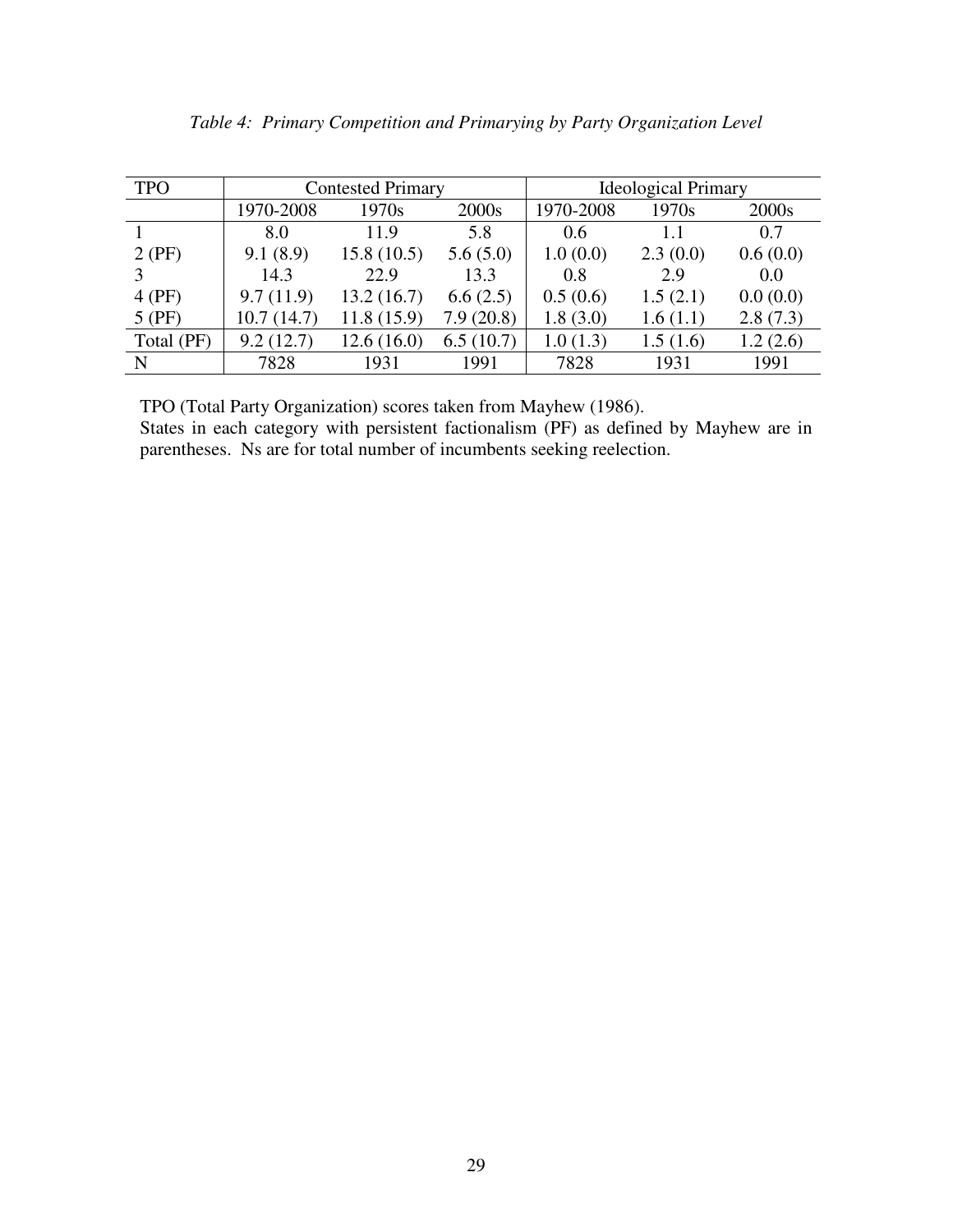

Figure One: Number of House Primary Challenges, by Year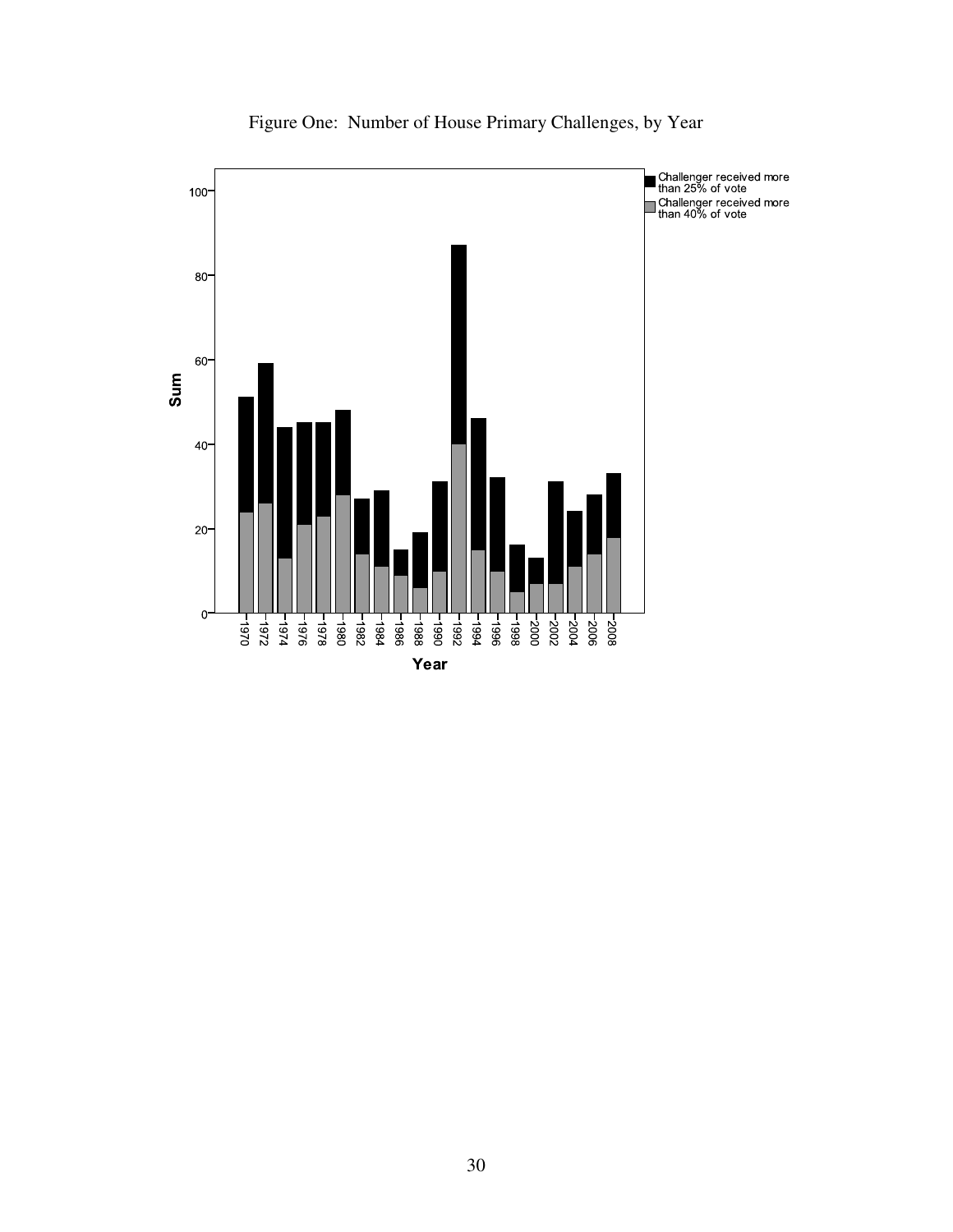

Figure Two: Issue-Based and Ideological Primary Challenges, by Year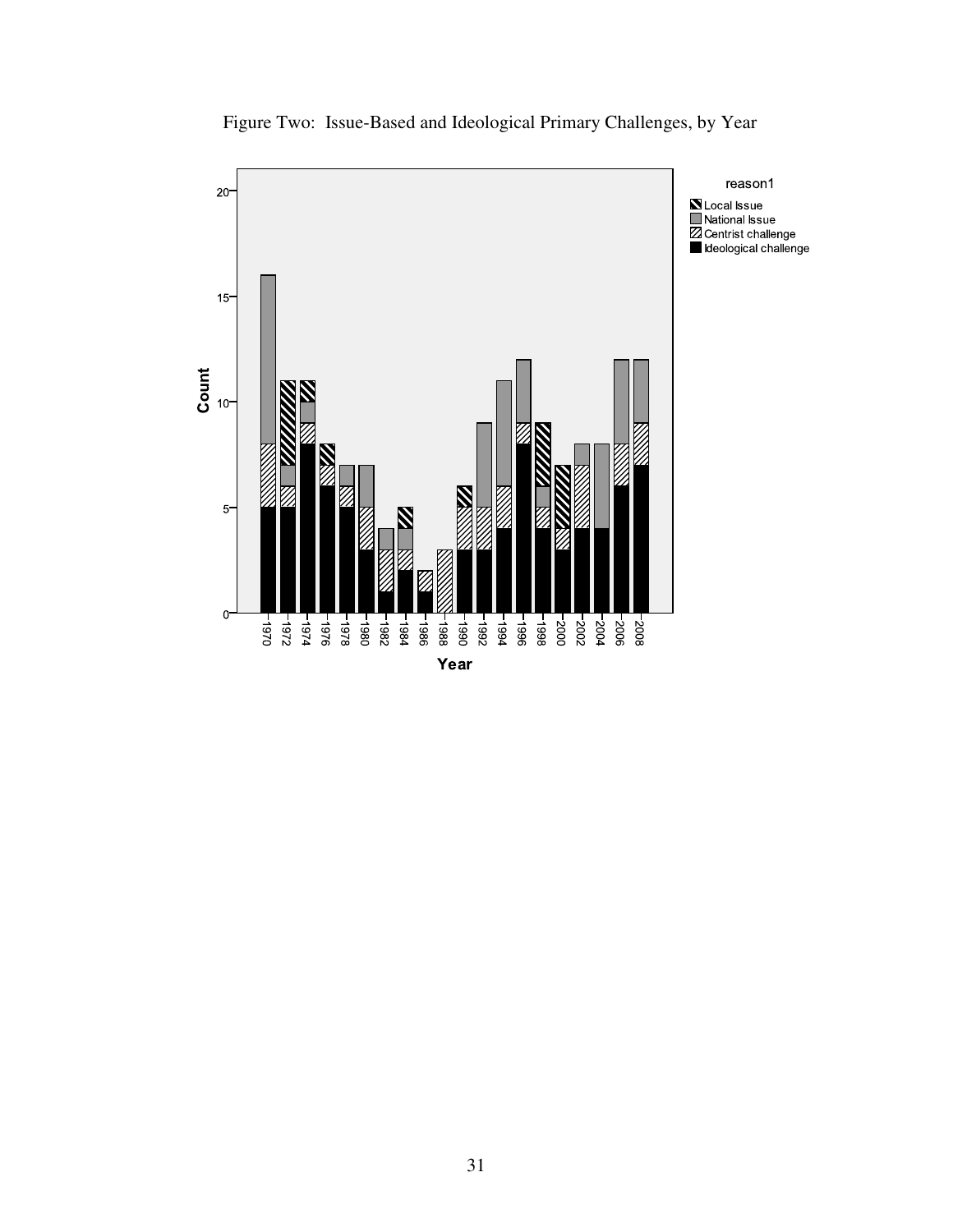

Figure 3: Ideological Placement of Primaried Democratic Incumbents, 1972 - 2008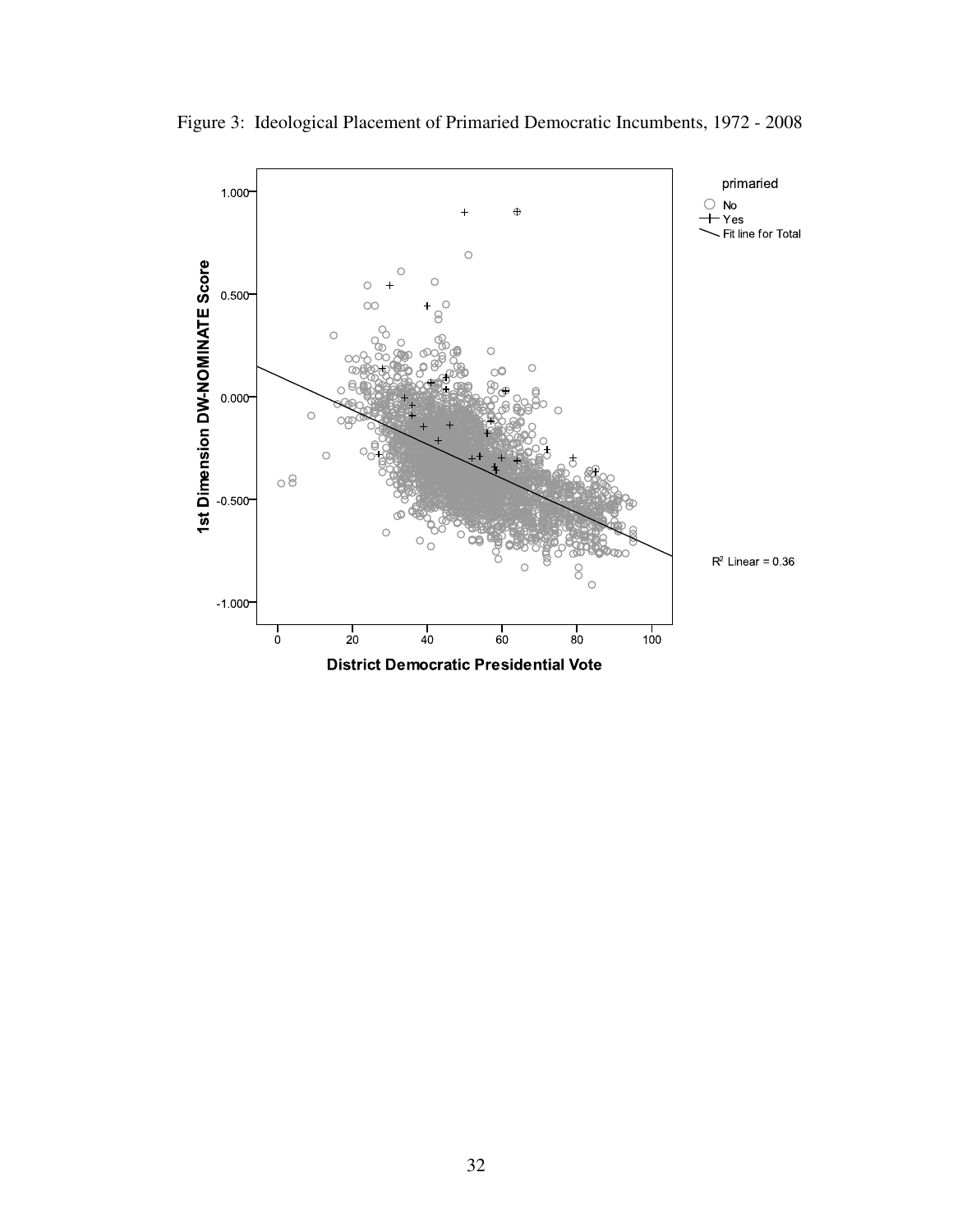

Figure 4: Ideological Placement of Primaried Republican Incumbents, 1972 - 2008